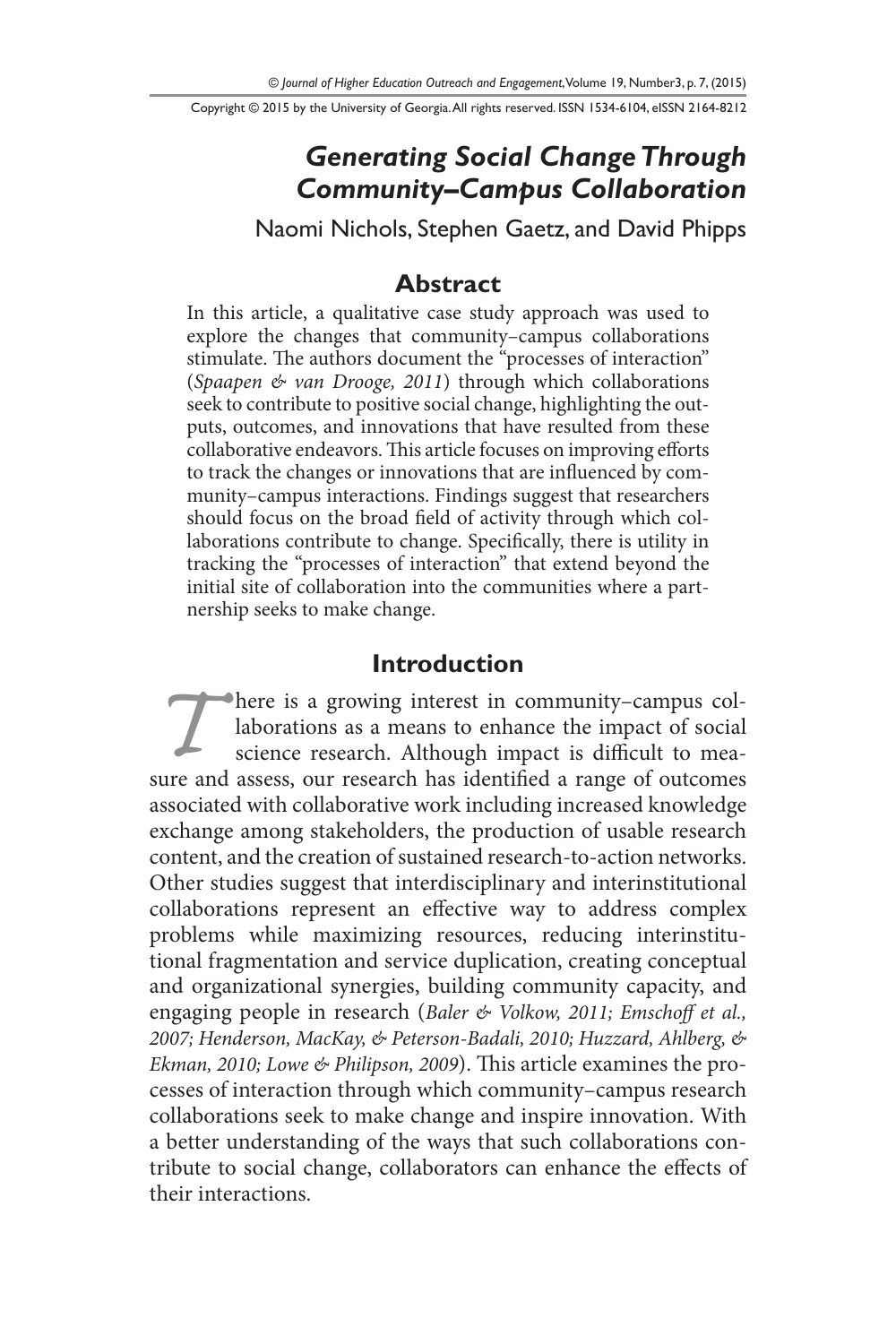Data were collected as part of a larger national initiative to create and sustain links between Canada's community and postsecondary education sectors. In this article, we offer a point-in-time description of four community–campus collaborations across Canada: (1) the Pension Plan project; (2) the Alternative Community Investment Strategy; (3) Employment Uncertainty, Poverty, and Well-Being; and (4) the Policy Mobilization project. We point to specific changes these collaborations have stimulated and describe our efforts to understand how community–campus collaborations contribute to the public good. The case studies represent collaborations at different stages of the collaborative enterprise, but all of the collaborations are ongoing. Because the case studies reflect a single period of data collection, we have insufficient evidence to assess the degree to which the collaborations stimulate sustained social impact. Instead, we used qualitative research methods to document and analyze the activities of collaboration. Our goal is to contribute to the development of reflexive strategies for studying the impacts of community–campus collaborations.

Our study illuminates specific institutional conditions, methodological strategies, and conceptual frames that enable systematic tracking and accounting for the changes that community–campus collaborations effect. Our research suggests that tracking routes of interactivity beyond the original collaboration may be the most effective way to document and account for collaborative impacts. Because *people* experience social impact, tracking forward through the networks of collaborators is one way to illuminate changes (i.e., impacts or innovations) that register downstream from the original collaboration.

We begin this article with a discussion of social science research impact and the significance of the Community Campus Collaborations project. We describe the project's research activities and conceptual framework and move from here into an exploration of our findings. In the Findings section, people's experiences of collaboration ground an analysis of the relationship between collaborative process and outcomes. Our findings allowed us to investigate the web of interactions through which collaborative activities contribute to social change and/or innovation. Drawing on case study data, we explored how different strategic interactions (e.g., networking, media engagement, granting relations, and capacity building) stimulate policy and practice innovation.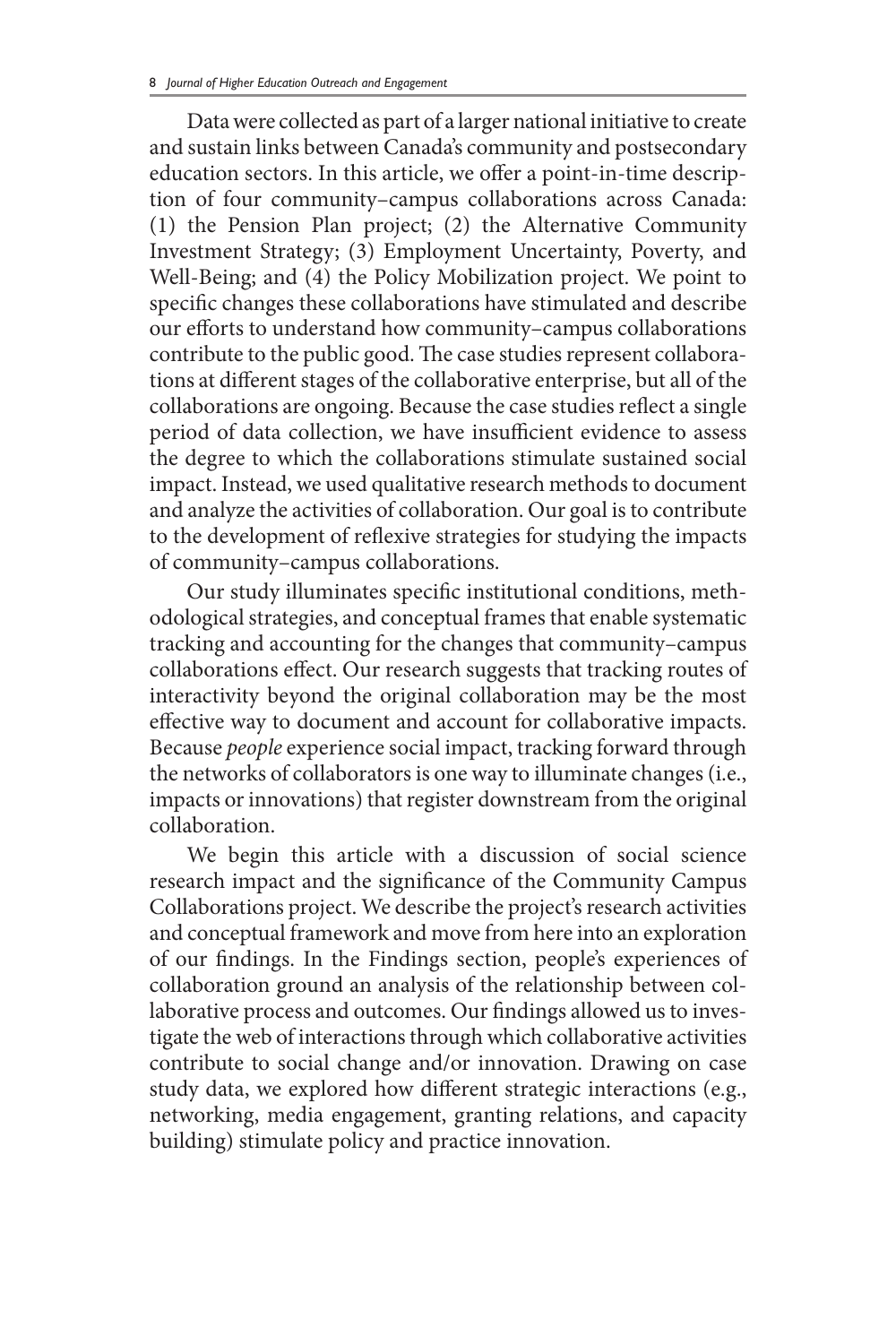### **Tracking the Impacts of Community–Academic Interactions**

A review of the literature on assessing and supporting university–community engagement reveals a number of studies that describe evaluations of community–academic partnership activities and collaborative processes (e.g., *Carlton, Whiting, Bradford, Hyjer Dyk, & Vail, 2009; Eckerle Curwood, Munger, Mitchell, MacKeigan, & Farrar, 2011; Hart & Northmore, 2012; Lantz, Viruell-Fuentes, Israel, Softley, & Guzman, 2001; Wright et al., 2011*). Although process evaluations are common, Hart and Northmore (*2012*) noted that there are few standardized assessment tools or outcomes-focused evaluation strategies for assessing the impacts of engaged scholarship. Where university benchmarks and performance indicators exist, these have not been linked to a systematic evaluation of community engagement strategies/activities, and they do not adequately capture community perspectives on partnership activities (*Hart & Northmore, 2012*).

Assessing impact is even more challenging than measuring outcomes because the concept of impact is variously defined and used in a diversity of contexts (*Brewer, 2011*). Brewer suggested that impact is conditional, serendipitous, and varies over time; impact measures must acknowledge that impact is "displayed in as broad a space as possible, so that no domain is privileged above another" *(p. 256)*. Any attempt to capture and assess impact must attend to the multiple processes through which change is continuously being made. From a research perspective, the challenge is providing an impact "snapshot" that is sufficiently comprehensive *and* attentive to the emergent or evolving properties of the change-making process.

The case studies in this article represent interorganizational collaborations between people who work in postsecondary educational institutions and those who work in community-based organizations, government, nonprofit organizations, and charitable foundations. In this article, we sought insight into the processes through which these multi-institutional collaborations influence change. We describe interactions between people in the context of various and evolving social and institutional conditions in an attempt to understand the effects of this interactivity (*Spaapen & van Drooge, 2011*). With a better understanding of how and where community–campus collaborations contribute to positive social change, collaborators can maximize the effects of their interactions.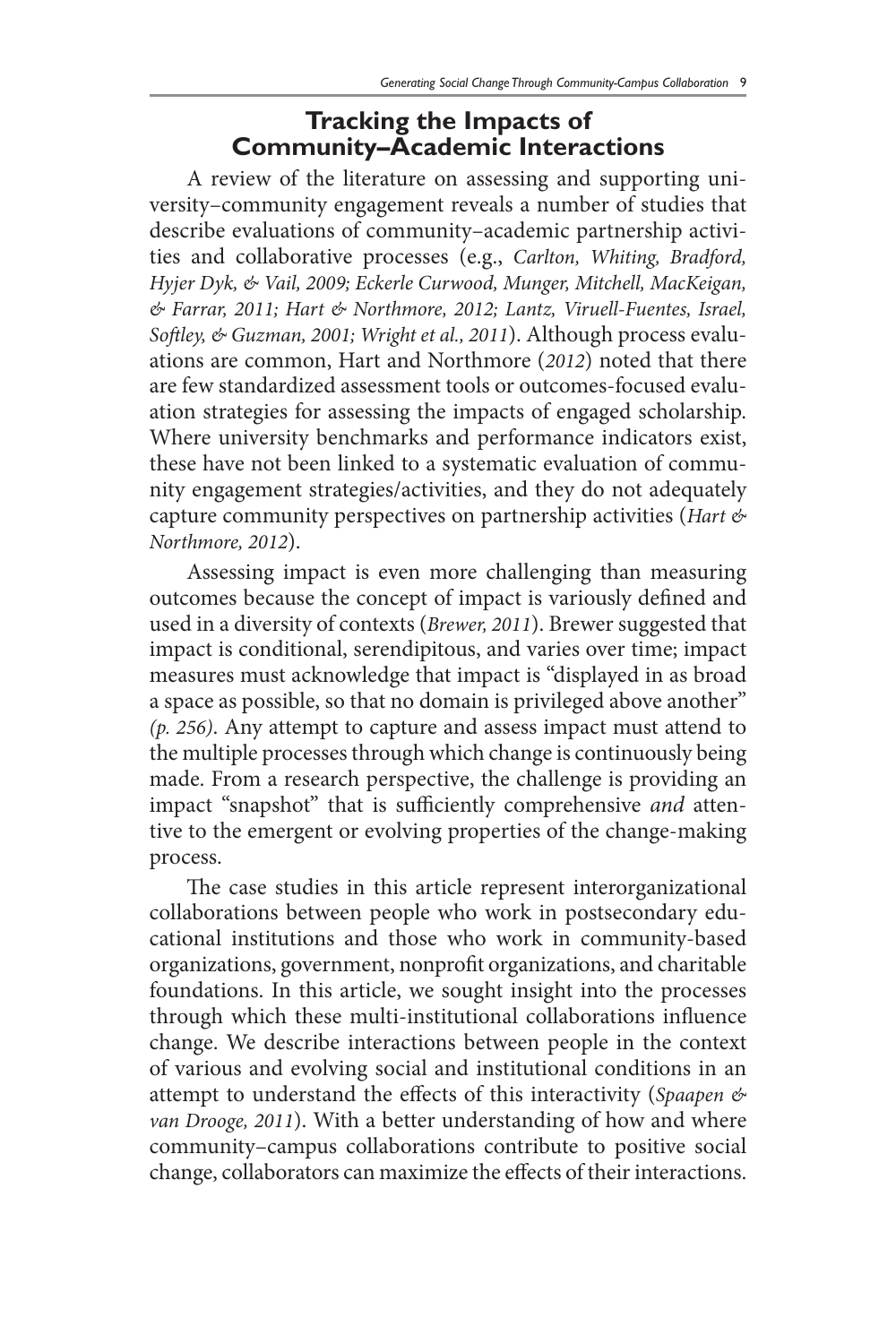### **Understanding Impact from a Community Perspective**

Organizations that participate in collaborative work, particularly those in the charitable or nonprofit sectors, are concerned with understanding whether and how these collaborative ventures make a difference. Ben, one of the study participants, is a director of strategic priorities for a regional United Way, one of over 100 United Way/Centraide nonprofit organizations across Canada. He explains that he has to regularly

justify and rationalise why it's important for us to be in partnership with [a university research institute]…because it's not an investment in direct service delivery…the role that [my colleague] and I will play is to be part of this [partnership] and monitor it and be able to convey back what I expect to be positive and significant change from year to year.

People who work in the charitable and nonprofit sectors are under pressure to convey the impacts of their work to donors, boards of directors, and the general public. Juxtaposed with the imperative to demonstrate that their work makes a tangible difference, there is increasing recognition that social change is difficult to attribute to a specific set of collaborative activities. Consequently, it is challenging to "convey positive and significant change from year to year."

# **Understanding Impact From an Academic Perspective**

The institutional pressure to demonstrate change is not experienced in the same way in academic settings, where performance evaluation processes traditionally privilege the use of research findings to produce peer-reviewed publication, develop future proposals, and secure ongoing funding. Historically, there have been few incentives for academic researchers to track broad social impacts of their research, particularly when these impacts cannot be unequivocally attributed to the researcher's work. The attribution of research impact is one of the key challenges facing those who hope to understand the effects of research and research use (*Bell, Shaw, & Boaz, 2011; Boaz, Fitzpatrick, & Shaw, 2009; Molas-Gallart & Tang, 2011; Spaapen & van Drooge, 2011*).

Even though institutions of higher education are increasingly interested in understanding the role that research plays in stimu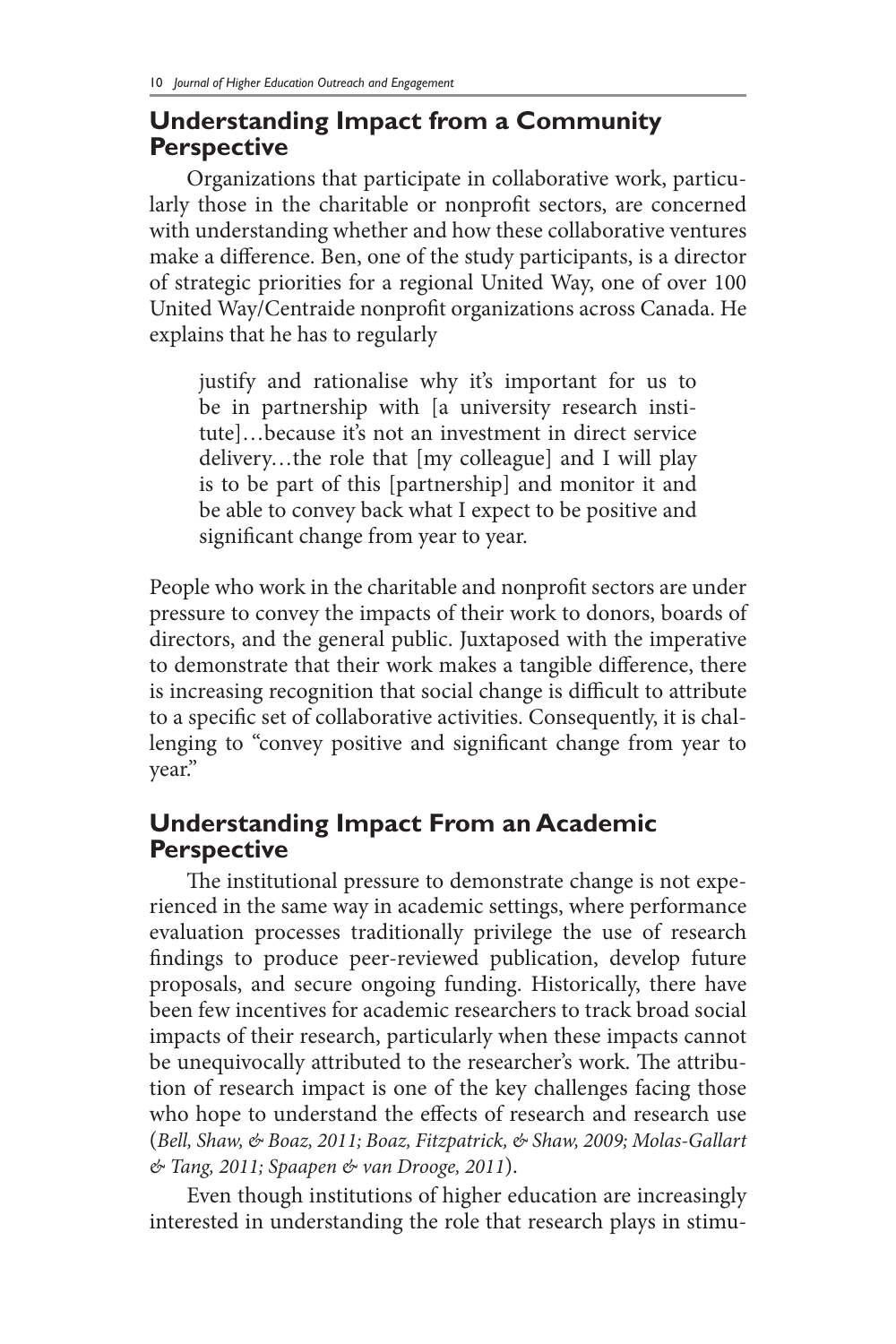lating change, the field of research evaluation has seen few attempts to systematically address the diffusion of impact across temporal and geographic locales (*Davies, Nutley, & Walter, 2005; Nutley, Walter, & Davis, 2007*). Spaapen and van Drooge *(2011*) identified temporality (i.e., the time between research activities and the use of findings) as a key factor that makes it challenging to link a particular social impact to a specific research endeavor. They proposed looking at social impact as a process rather than an outcome. In order to understand how particular activities contribute to potential or actual impact, Spaapen and van Drooge studied processes of interaction (between researchers and research users) so as to capture interactivity between knowledge domains. This interactivity is a prerequisite for generating academic and community impact.

## **Creating Impact Through Collaboration**

Some scholars suggest that the use of research knowledge increases when research "users" are involved in research activities. For example, Bell, Shaw, and Boaz (*2011*) noted that research is more likely to influence policy when it is conducted with the input of policymakers. By the same logic, the involvement of community professionals in the development of research creation, dissemination, and use strategies has the potential to increase research use by people who work in the community or charitable sectors.

Our research is guided by a *systems model* for assessing research impact, in which knowledge translation is viewed as occurring in the interconnected and iterative activities of knowledge exchange, adaptation, and use, which are in turn shaped by social, political, cultural, and institutional relations (*Best & Holmes, 2010*). Like Spaapen and van Drooge (*2011*), we see social impact as arising through processes of interaction "in which knowledge and expertise circulates *[sic]* to achieve certain goals that are deemed relevant for the development of society" *(p. 212)*.

#### **Methods**

From a scan of 88 community–campus collaborations across Canada (*One World, 2011*), four collaborations were selected for ethnographic investigation. These four "cases" were selected by the project's advisory committee, which was composed of leaders in nonprofit, research funding, and academic settings. These four collaborations were chosen because they represent French- and English-speaking participants in eastern and western Canada. Additionally, all four collaborations reported some form of measur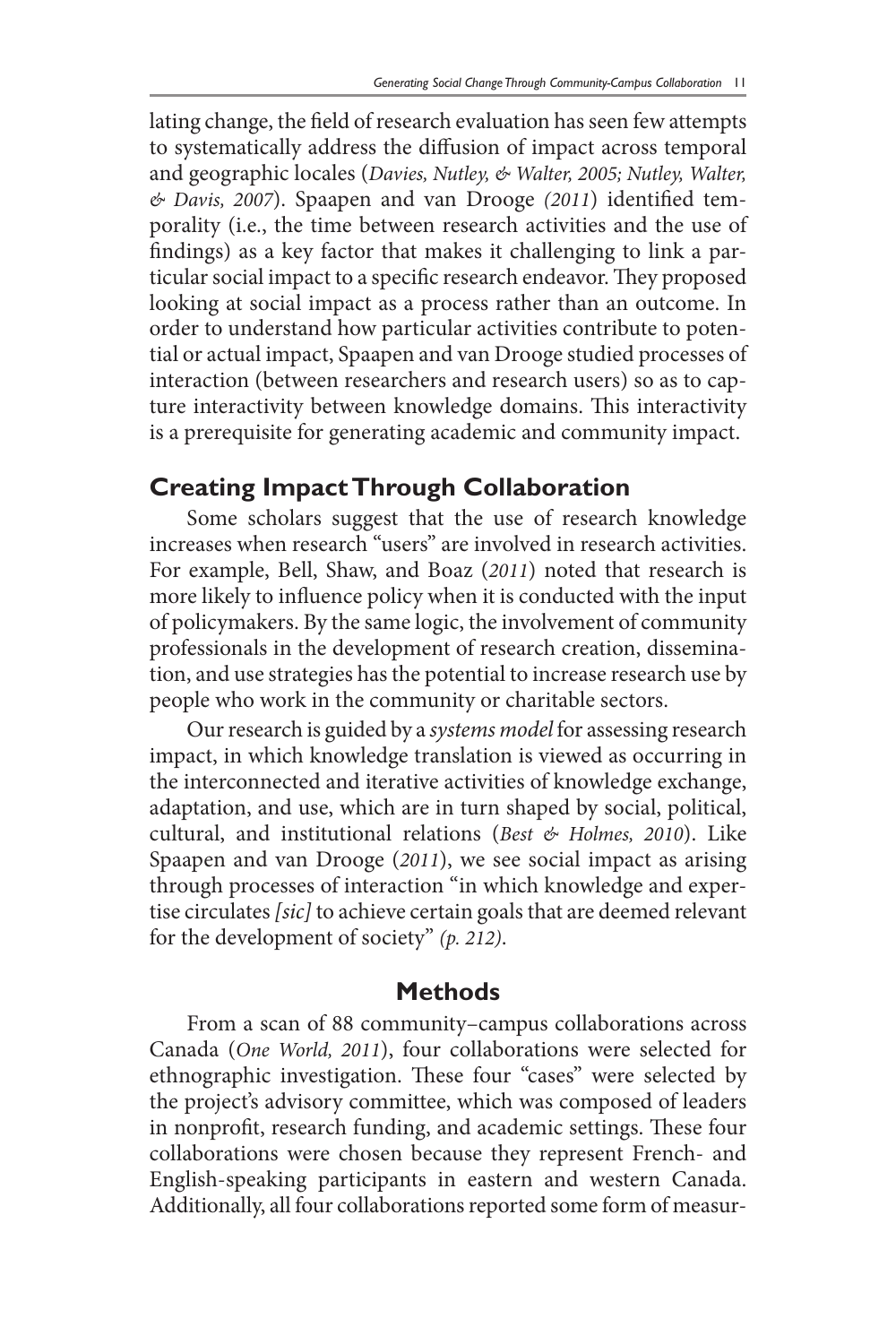able change (e.g., a new policy, service, or initiative) during the initial scan. Before fieldwork began, the research design was approved by York University's Human Participants Review Committee. The description of the four cases under investigation reflects a commitment to protecting the identities of research subjects. Pseudonyms are used to refer to project titles and the names of participants.

The project utilized a qualitative case study approach (*Patton, 2002*). The objective was to capture the processes of interaction that shape relations between collaborators and influence the effects of their partnership activities. In order to complete the case studies, interviews were sought with academic (e.g., students, faculty, and research staff) and nonacademic (e.g., community-based researchers, community practitioners, foundation chief executive officers) project partners and project stakeholders for the four selected collaborations. In addition, we examined project documents (e.g., reports, toolkits, communication updates, and governance documents), visited project sites, observed partnership meetings, and engaged in ongoing informal conversations with a number of project partners. Researchers requested copies of project documents during interviews or site visits when project participants referenced particular texts. Field notes were recorded, and the field researchers engaged in ongoing discussions and reflection on research data as these were generated.

A central community organization from each partnership was asked to recruit interviewees. Instead of compensating individual participants, we compensated each project for recruitment efforts. The selection of key informants was thus determined by the respective projects. Although we recognize the limitations of this approach (e.g., researchers may be less likely to hear about a project's struggles or challenges), we were cognizant that people might be wary of the involvement of key research and nonprofit funders on our advisory committee. We invited the projects to handle recruitment so that they had a degree of control over the development of the case studies. Prior to submitting the report to the advisory committee, participants reviewed the case studies and provided comments and points of clarification.

A total of 25 people participated in formal interviews. Ten participants are described as academic partners because they work in academic settings as graduate student researchers (*n* = 3), knowledge mobilizers (*n* = 2), research/administrative staff  $(n = 2)$ , or faculty members  $(n = 3)$ . Twelve participants are described as community partners because they work in community settings as researchers ( $n = 3$ ), organizational leaders ( $n = 6$ ),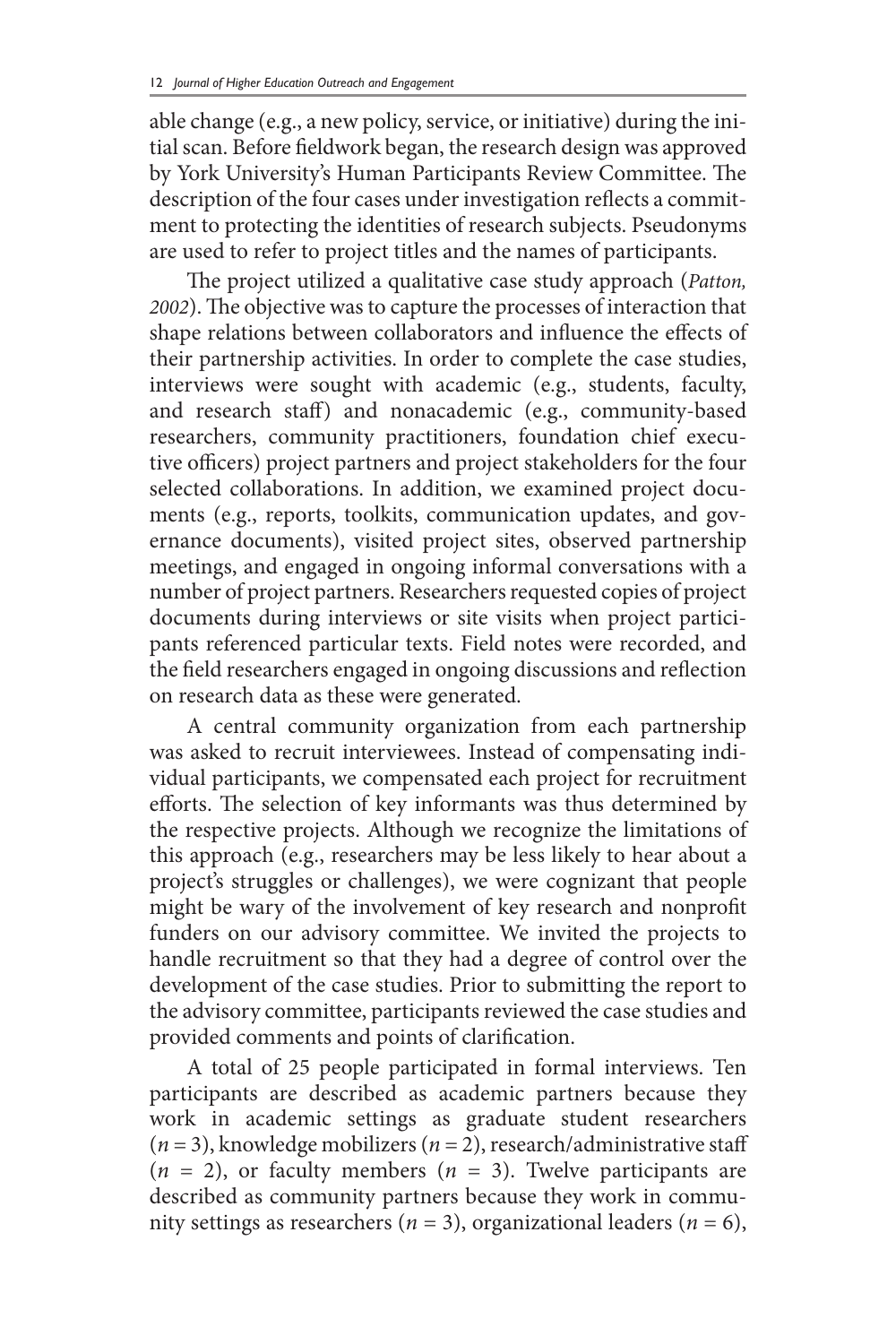organizational staff  $(n = 2)$ , or municipal government employees  $(n = 1)$ . Three participants are described as stakeholders because they were recipients of pilot funding that was the direct result of a community–campus collaboration. These stakeholders were not directly involved in partnership activities.

All interviewers used a standard set of interview prompts to ensure that data were commensurable across projects. To retain a conversational tone, interviewers were advised to use the interview questions as a guide rather than a script. The first author of this article reviewed all of the transcripts as they were produced to ensure fidelity to the standard set of interview topics. Interviews were conducted face-to-face ( $n = 23$ ) or via telephone ( $n = 3$ ) when a face-to-face interview could not be arranged. Most of the interviews took place in community organizations or on university campuses. Interviews were conducted in French or English. They ranged in length between 35 and 80 minutes. All interviews were recorded using a digital recorder. The audio files were transcribed verbatim and in the case of interviews conducted in French, the recordings were translated into English.

#### **Data Analysis**

Analytic codes emerged from the interview, observational, and text-based data that were gathered during fieldwork. Because each interviewer used a standard set of interview prompts, interview data corresponded with the general areas of inquiry outlined in the project design. Data were broadly categorized into four areas that warranted further analysis: social and historical factors that influence community–campus collaboration, institutional and infrastructural factors that influence community–campus collaboration, making change through collaboration, and communitybased research. Data in each of these broad thematic categories were further coded to enable analysis.

The foci of analysis were the processes of interaction (*Molas-Gallart & Tang, 2011; Spaapen & van Drooge, 2011*) through which collaborations made, or sought to make, change. We wanted to not only capture the impacts of community–campus collaboration but to understand *how* collaborative activities create shifts in understanding or dialogue, influence policy, result in program changes, or produce innovations. In this article, we have focused our analysis on the activities that people link to their collective ability to influence positive social change. The result is a less critical piece of work than other articles we have produced from this study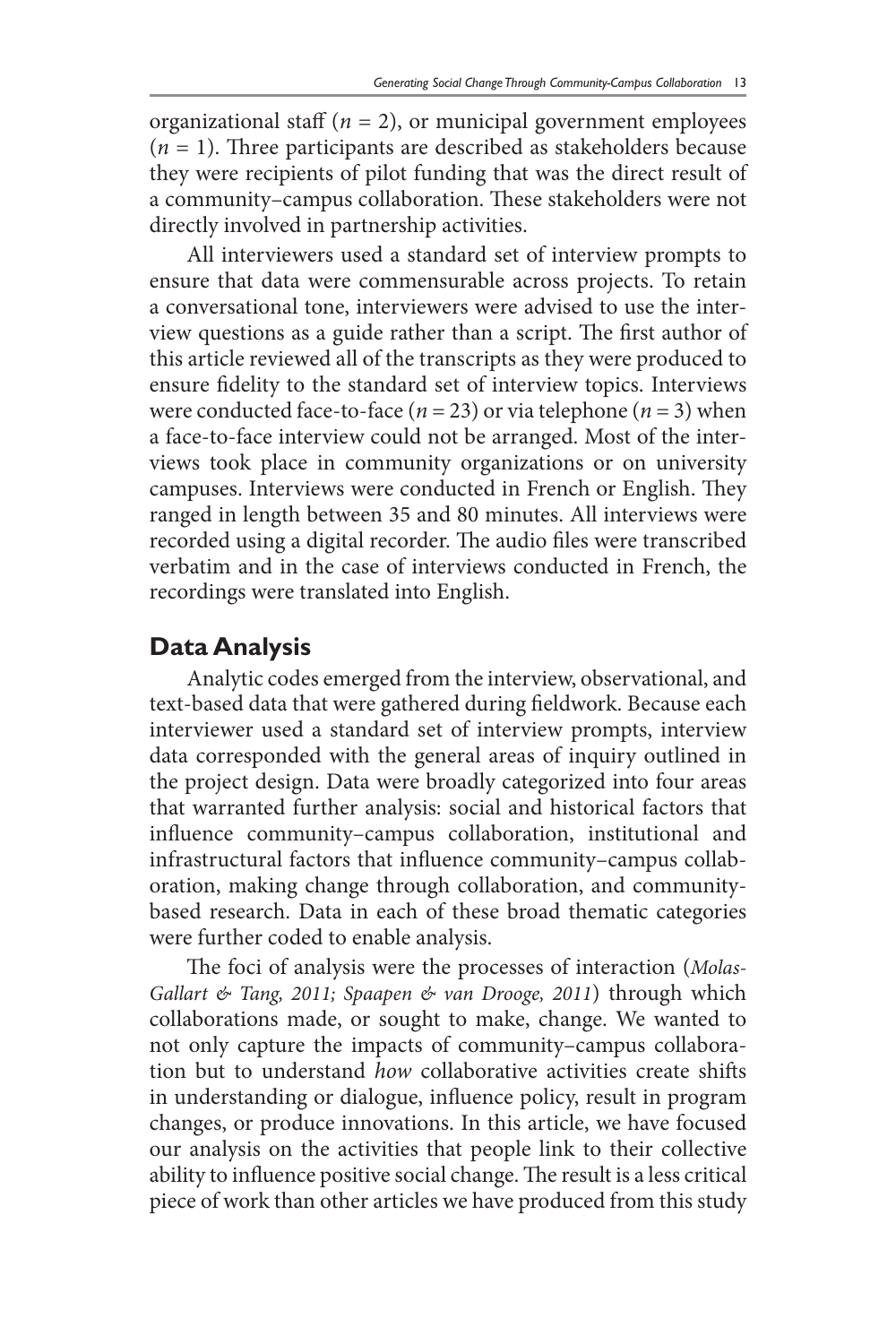(e.g., *Nichols, Phipps, Gaetz, Fisher, & Tanguay, 2014*). The goal for the present article is to offer an improved understanding of the processes through which collaborations contribute to the public good. In doing so, we also hope to improve researchers' efforts to track collaborative impacts.

# **Brief Description of Four Case Studies**

In this section, the community–campus collaborations that informed the case study analyses are briefly described. The description highlights the types of institutions involved in each collaboration, identifies collaborative objectives, and points to some collaborative outcomes to date. A fuller explication of each collaboration's strategic activities is provided in the Findings section.

**Pension Plan project.** This project was spearheaded by two institutes that are dedicated to supporting collaboration between community and academic organizations: (1) an independent feminist nonprofit connector organization (composed of 90 local, regional, and provincial membership organizations) that supports joint work between women's community groups and university researchers and (2) a community services unit in a comprehensive public French-language university. Both of these organizations are located in a large city. The pension plan represents one of a number of collaborations between this nonprofit organization and the university community services unit.

The Pension Plan itself has a provincewide focus. People who work in community-based organizations often retire into poverty. The Pension Plan project aims to support economic stability among people who work in the province's community and not-for-profit sectors. An individual in the university community services unit (Simon) provided the research and pension planning expertise, and the community practitioners, led by a woman named Agathe, collectively determined the pension planning strategy and tools, as well as their training and recruitment approach. The creation and conception of the plan by representatives of the community sector for the community sector distinguishes this pension plan from others that exist. Since its inception, the plan has grown to 10 million dollars and 2,700 employees and has won awards for innovation. In addition, it contributes to labor consistencies in the nonprofit sector: people who work in organizations that offer employee access to the Pension Plan cite the plan as an important factor shaping their decisions to continue working in the nonprofit sector.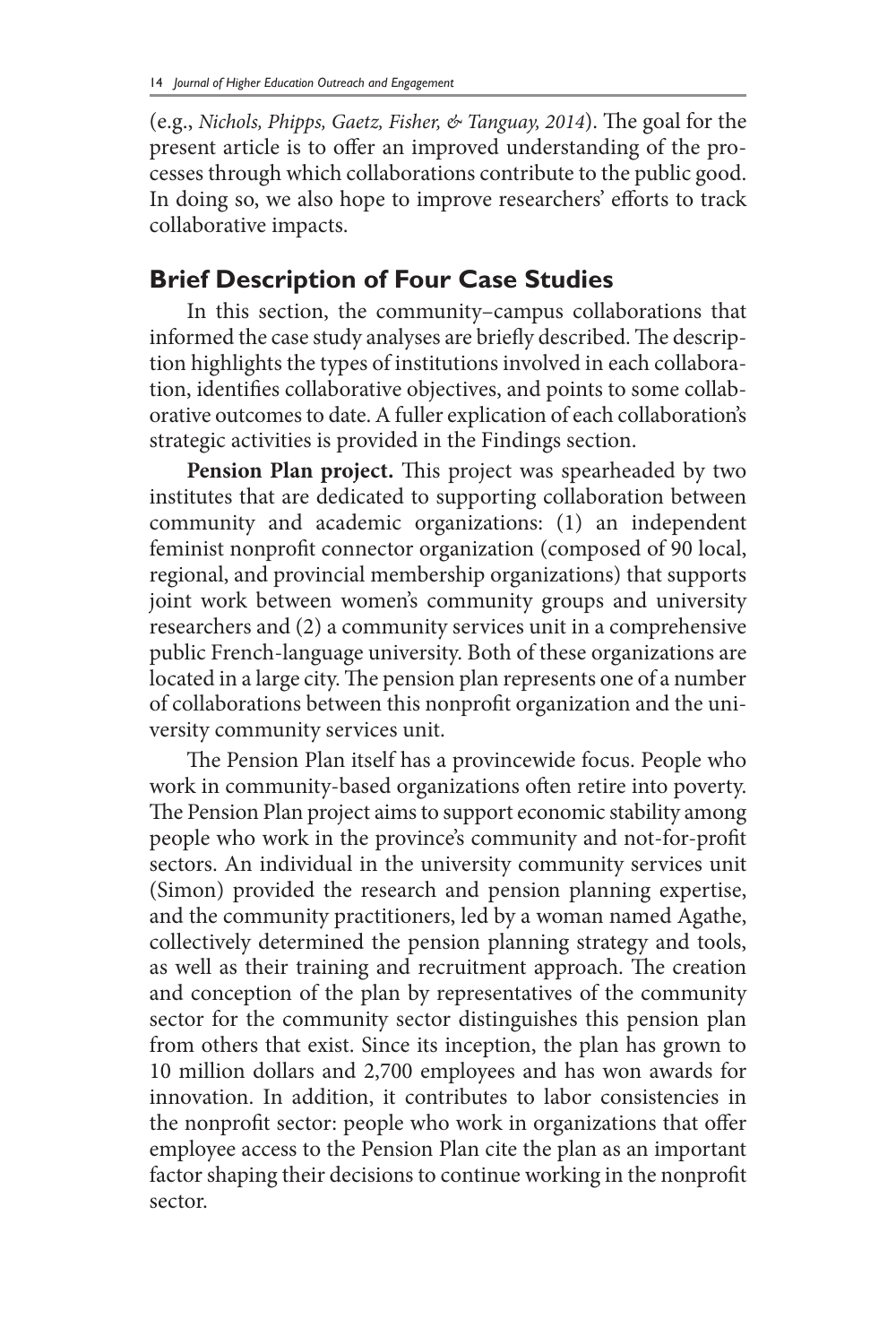**Alternative Community Investment Strategy.** This initiative arose out of a series of discussions between the director of a university knowledge mobilization unit (Jonathan) and the chief executive officer (CEO) of a United Way (Francesco). The large public research university where Jonathan is employed is located in the northwest quadrant of a large urban center. The United Way represents a region north of the urban center composed of small rural towns, cities, and fast-growing suburban developments, linking the smaller municipalities to each other and the larger urban center where the university is located.

Jonathan and Francesco's discussions focused on the United Way's desire to increase its impact by facilitating the use of local resources to support place-based community development. The university and the United Way jointly funded three graduate student research interns to develop a strengths-based community toolkit, carry out a literature review, and conduct preliminary social assets mapping. These resources were used to create an evidencebased report. The report shaped the United Way board of directors' approval of a pilot funding strategy to support locally driven community development initiatives. Two years after the internship, this funding program continues, and the United Way has awarded \$300,000 in funding to 11 strengths-based community development initiatives.

**Employment Uncertainty, Poverty, and Well-Being: A Community–Academic Research Partnership.** This large-scale research project is exploring employment patterns that relate to poverty and well-being among Canadians. The project partners include regional United Way organizations; multiple labor, community health, social planning, and community research organizations; and a number of universities across Canada and internationally. The project is producing multiple case studies to investigate relations between employment precariousness and individual, family, and community well-being. Although many of the current partners collaborated on earlier research that aimed to understand the localization of poverty in specific regions of a large urban area, this particular project is early in its life cycle.

Receiving 5 years of Community Academic Research Alliance (CURA) funding from Canada's Social Sciences and Humanities Research Council (SSHRC) is a significant accomplishment of this multistakeholder community–academic partnership. Ultimately the partnership aims to mobilize research findings to influence policy debate.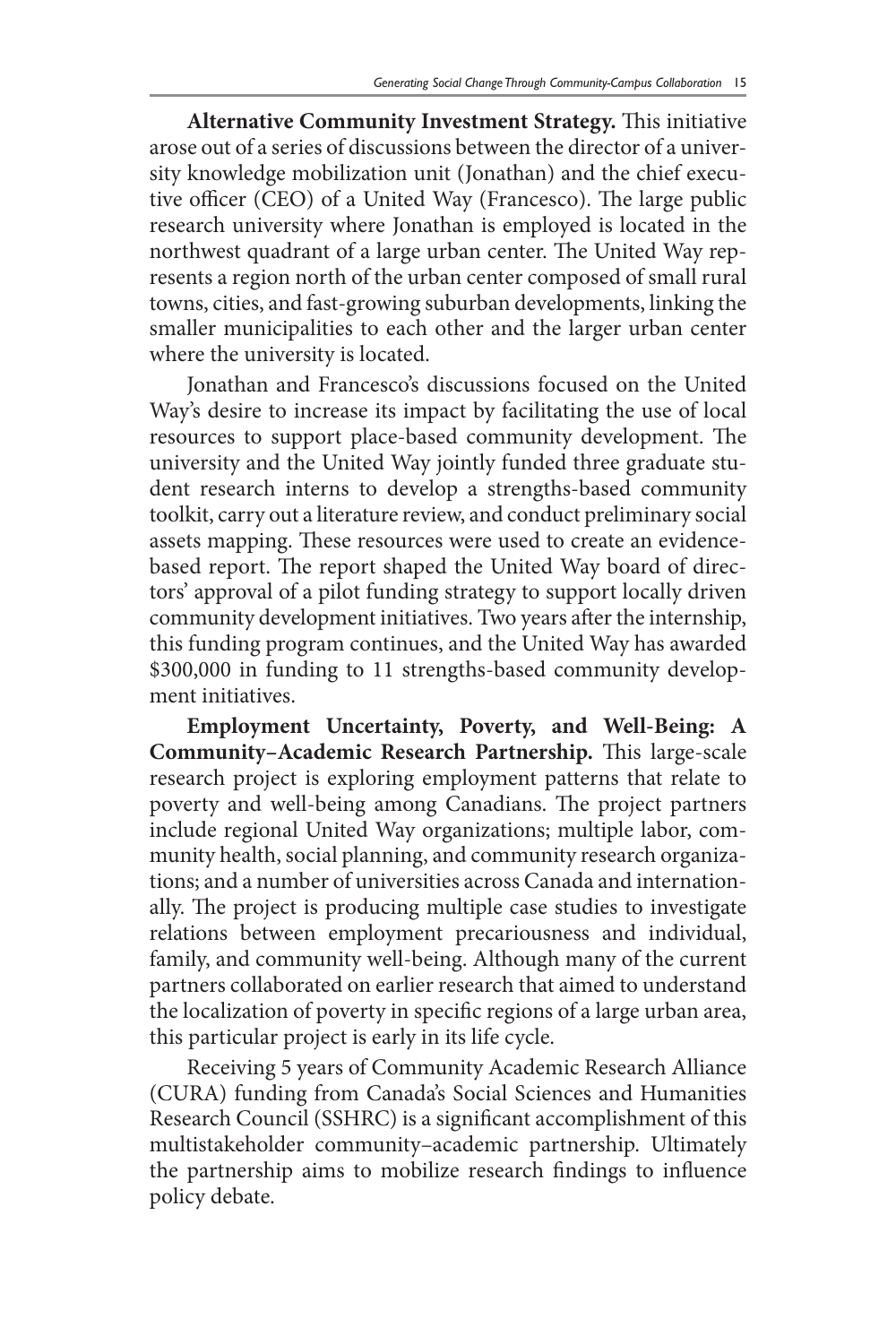| Community-<br>Campus                                            | Partners                                                                                                                                                                                                                                             | <b>Desired Change</b>                                                                                                                                                                              | Partnership<br>Activities                                                                                                                                                                                                                                                                                 | <b>Key Progress to</b><br>Date                                                                                                                                                                                                                        |
|-----------------------------------------------------------------|------------------------------------------------------------------------------------------------------------------------------------------------------------------------------------------------------------------------------------------------------|----------------------------------------------------------------------------------------------------------------------------------------------------------------------------------------------------|-----------------------------------------------------------------------------------------------------------------------------------------------------------------------------------------------------------------------------------------------------------------------------------------------------------|-------------------------------------------------------------------------------------------------------------------------------------------------------------------------------------------------------------------------------------------------------|
| Collaboration                                                   |                                                                                                                                                                                                                                                      |                                                                                                                                                                                                    |                                                                                                                                                                                                                                                                                                           |                                                                                                                                                                                                                                                       |
| <b>Pension Plan</b><br>Project                                  | I. Feminist nonprofit<br>connector organiza-<br>tion (composed of<br>90 local, regional, and<br>provincial member-<br>ship organizations) 2.<br>University community<br>services unit                                                                | · Improve eco-<br>nomic stability<br>during retire-<br>ment for people<br>who work in<br>community-based<br>organizations                                                                          | · Research, knowl-<br>edge exchange, and<br>planning activities                                                                                                                                                                                                                                           | · Developed and<br>implemented a \$10<br>million pension<br>plan with a mem-<br>bership of 2,300<br>individuals and 365<br>organizations                                                                                                              |
| Alternative<br>Community<br>Investment<br><b>Strategy</b>       | I. United Way<br>2. University knowledge<br>mobilization unit                                                                                                                                                                                        | · Improve use of<br>United Way funds<br>to support com-<br>munity capacity-<br>building and<br>collective action                                                                                   | · Conducted a<br>literature review<br>and social assets<br>mapping exercise<br>· Coproduced<br>strengths-based<br>community toolkit<br>and an evidence-<br>based report                                                                                                                                   | · Developed, piloted,<br>and implemented<br>a funding strategy<br>to support locally<br>driven community<br>development<br>initiatives<br>· Supported    <br>strengths-based<br>community develop-<br>ment initiatives                                |
| Employment<br>Uncertainty,<br>Poverty, and<br><b>Well-Being</b> | A number of:<br>I. United Way<br>organizations<br>2. Labor organizations<br>3. Community based<br>organizations<br>4. Health organizations<br>5. Social planning and<br>research councils<br>6. Universities<br>across Canada and<br>internationally | · Generate new<br>knowledge on<br>the relationship<br>between employ-<br>ment precarity,<br>health, and<br>well-being<br>· Mobilize this<br>knowledge in<br>support of policy<br>debate and change | · Design, implemen-<br>tation, and discus-<br>sion of survey and<br>case study research<br>to investigate<br>relations between<br>employment pre-<br>carity and individual,<br>family, and commu-<br>nity well-being                                                                                      | · Secured 5 years<br>of federal research<br>funds<br>· Survey research<br>complete<br>· Case study<br>research ongoing                                                                                                                                |
| <b>Policy Mobilization</b><br>Project                           | I. United Way<br>2. Municipal Foundation<br>3. Young Woman's<br>Christian Association<br>(YWCA)<br>4. University Research<br>Institute                                                                                                               | · Increase public<br>engagement in<br>issues related to<br>early childhood<br>well-being<br>· Increase<br>evidence-based<br>provincial policy<br>decision-making                                   | · Economic analysis<br>of childhood vulner-<br>ability and produc-<br>tion of report for<br>board of trade<br>· Use of blogging<br>and print media<br>· Creation and<br>implementation of<br>knowledge mobiliza-<br>tion and learning<br>opportunities<br>· Market research<br>with target<br>populations | · Developed and<br>implemented evi-<br>dence-based funding<br>priorities and service<br>delivery targets<br>• Learning and<br>service delivery<br>changes among<br>service delivery<br>organizations<br>· Increased media<br>engagement with<br>issue |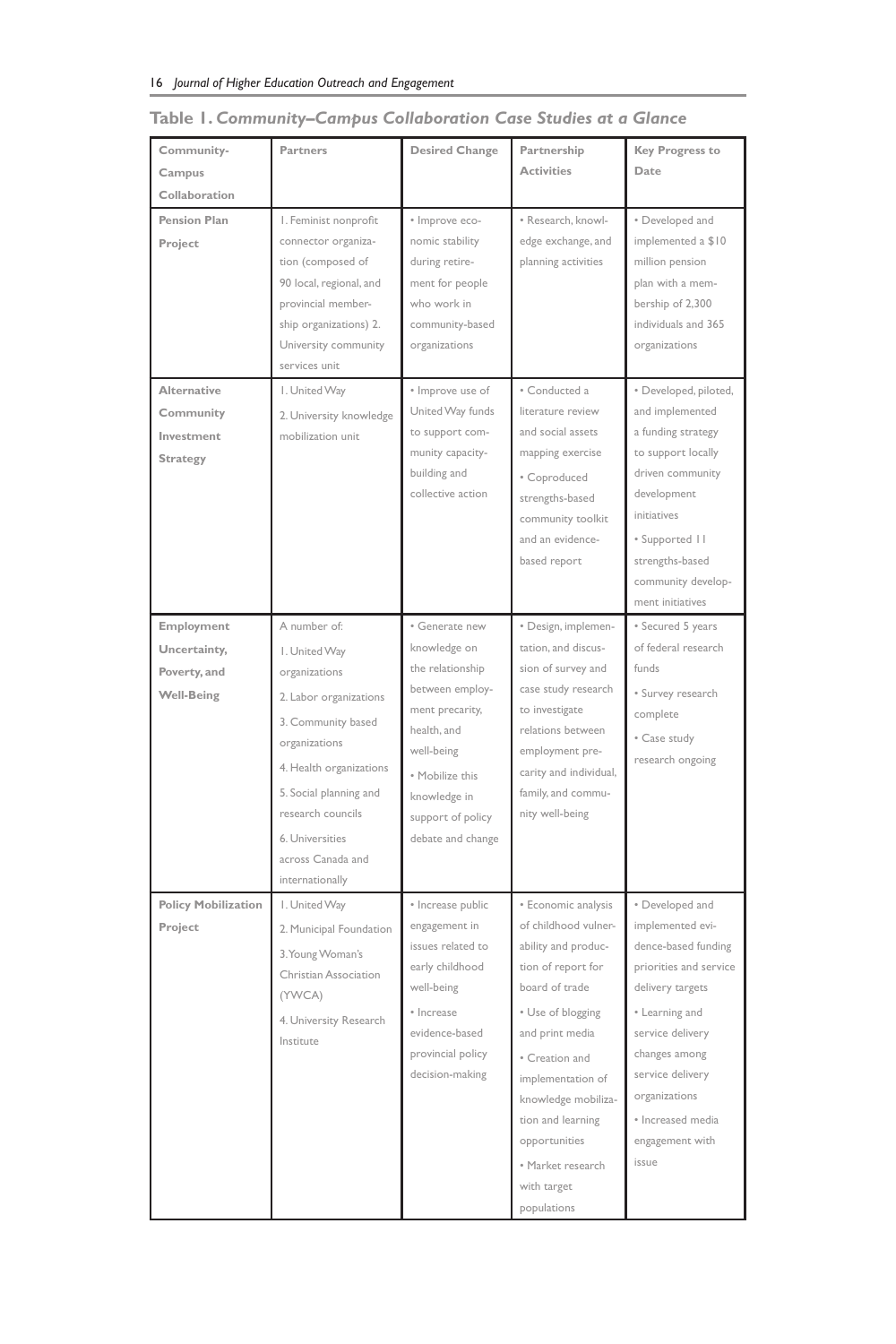**Policy Mobilization project.** This is a partnership between an institute for research and knowledge mobilization at a large public research university and three large community organizations: a United Way, a municipal foundation, and a Young Woman's Christian Association (YWCA). The partnership team is composed of one or two people from each of these organizations, all of which are located in a large urban center. The partnership team also works with a network of smaller grassroots and community-sector agencies across the province where it is located.

The Policy Mobilization project aims to increase government, policymaker, practitioner, and public engagement with early childhood development research. Partnering organizations share a desire to stimulate public dialogue and policy change to support early childhood and family well-being. Research participants link a number of changes in the delivery of local programs and services to the partnership's efforts to support communities' use of research evidence in their planning and program implementation. They note that online blogging and weekly columns in a major newspaper have generated considerable interest in, and public debate about, issues of family and early childhood well-being.

The participants, goals, activities, and progress of the four collaborations studied are summarized in Table 1.

## **Findings**

Interview participants from all four case studies clearly link the outcomes of their collective work to the distinctive contributions offered by differently positioned project partners. Broad social changes cannot be attributed to a single interaction or a single activity on the part of academic or community partners; rather, change results from processes of interaction that directly and indirectly connect people across time and space. Collaborations undertake a diversity of activities to engage people in research and knowledge exchange processes as a way to stimulate change in policy and practice. Each of the partners participates in social networks that extend beyond the collaborations we studied. These extended and interconnected networks have the potential to significantly extend the reach of collaborative activities. By focusing attention on the processes through which these collaborations nurture interorganizational learning and engagement, our research reveals the complex social interactions through which the partnerships influence change.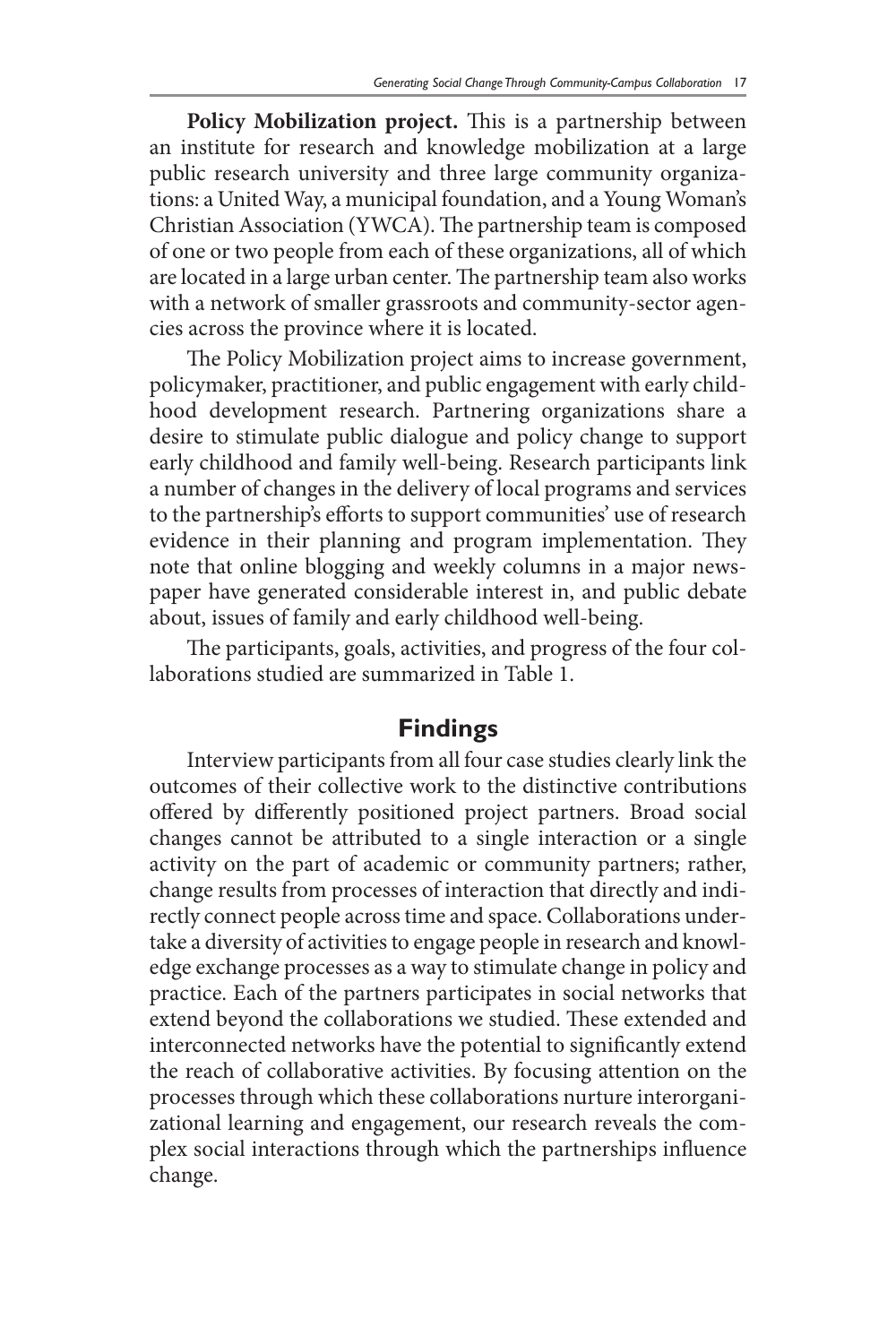Adequately accounting for the impacts of community–academic collaboration requires a study design that enables the tracking of smaller-scale collaborative outcomes over time and across geographic locales. Institutional interest in understanding the relationship between collaboration and impact must be accompanied by sufficient infrastructural and human resource supports to enable the assessment of collaborative impacts longitudinally. Otherwise, the broad social changes that collaborations stimulate are likely to remain unacknowledged.

#### **The Process–Outcome Relation**

Study participants highlighted the importance of network building through collaboration; however, they also emphasized that partnerships must be able to produce instrumental or tangible returns. The process–outcomes relation operates like a feedback loop: A productive collaborative process leads to and is sustained by the generation of collaborative outcomes. The Pension Plan project exemplifies this process–outcome relation. The processes of interaction between the university community services unit and the feminist nonprofit connector organization were characterized by considerable reciprocity and knowledge exchange. Ongoing interactions have led to the creation of an award-winning pension plan, which provides the impetus for continued collaboration between the university and this collective of community organizations.

The university community services unit and one individual in particular (Simon, a community services unit coordinator) provided "the expertise with pension plans…[and] the knowledge of submissions for actuaries," and the collective of feminist nonprofit organizations provided "the knowledge of the field that the pension plan targets, our capacity to rally people working in this field, [and] our capacity to seek financial resources" (Agathe, nonprofit connector organization). The Pension Plan project combined Simon's pension planning expertise with the community professionals' tacit knowledge of the sector and ability to engage people in dialogue. The university and the community were also able to access and contribute different financial resources. The community had access to grants that the university was not eligible for, and the university contributed Simon's expertise as an in-kind donation to the effort.

Simon explained that his contribution to the project

was more about preparing materials to explain the different options that exist…make sure that through the discussion, the participants take [the planning process]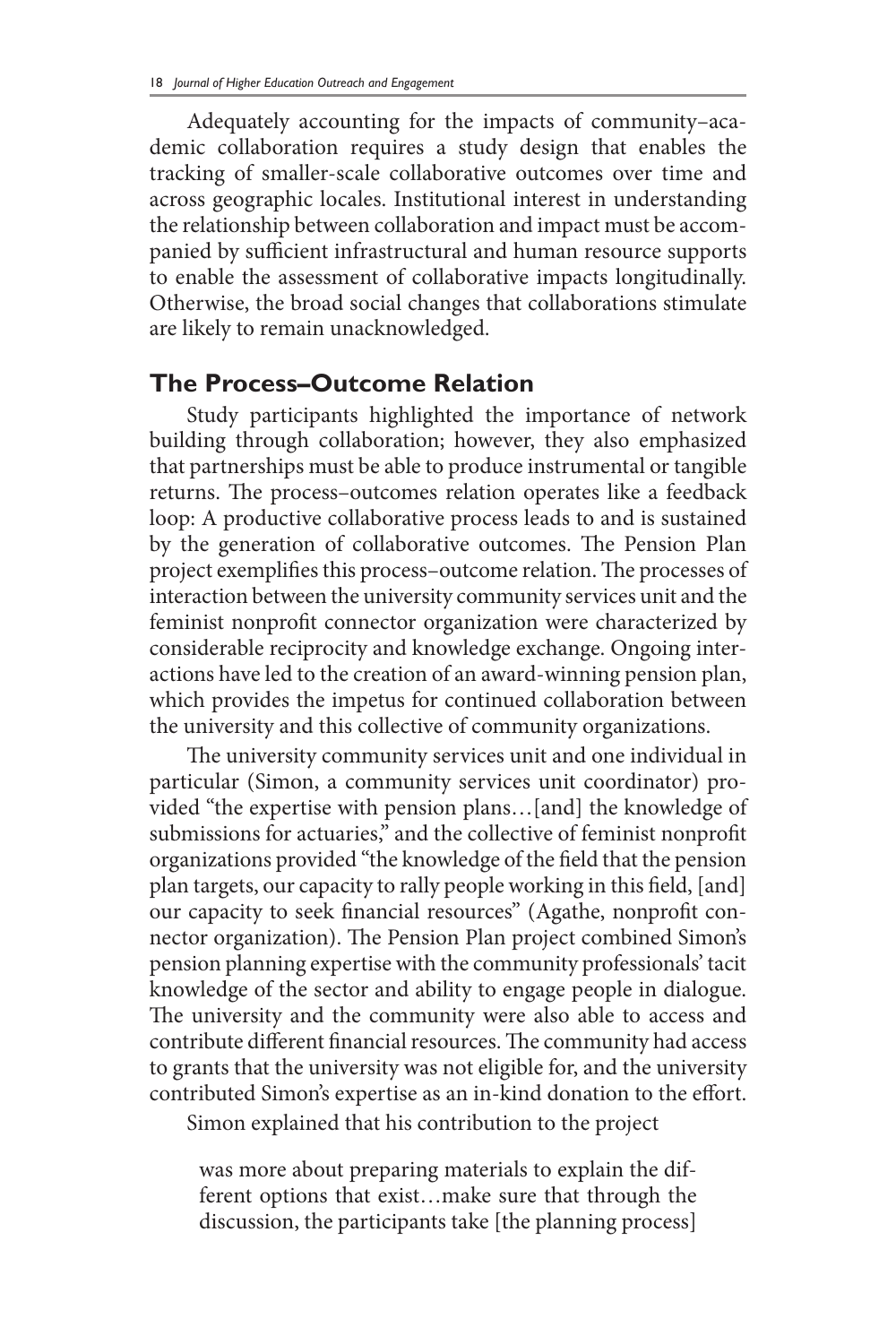over, but moreover answer the question "What fits best the constraints and needs of their community group?"

The process of devising a community pension plan was characterized by interactivity and deliberation. Simon offered the group some foundational knowledge in the field of pension planning, but the group had full rein to determine an approach that best fit the constraints and needs of their diverse professional network.

According to Simon, this iterative process took place over "a series of meetings during which we came closer and closer to what the plan would look like." These face-to-face meetings were a chance to recall the group's progress to date (its process and its outcomes) and consider steps for moving forward. Simon explained that these meetings centralized debate, as community professionals

literally "drew the camel" (*déssiné le chameau*)…they traced a plan that would fit their needs and through this all, I was giving them options. They would put some options aside, saying "this is not going to work because—"…it is the participants' knowledge of the community sector that brought them to design a plan, which is very unique.

Here it is possible to see how a process was created that enabled recognition and combination of people's tacit and explicit knowledge. As people's experiential knowledge about working in the community sector was brought into conversation with an explicit body of knowledge about economics and pensions, the group produced a pension-planning innovation.

By creating conditions for interactivity and mutual learning, the Pension Plan project produced a viable and original pension plan for people who work in community-based organizations. People remain committed to the collaborative process because it led to the development of an award-winning plan to supplement the retirement income of an entire sector. Since its inception in 2008, the plan has grown from zero to 10 million dollars. It now has 2,300 members from 365 different community and women's groups. In addition, it has received two prestigious awards for innovation—one from Benefits Canada and another from the Committee of Labour and Social Economy Community Action.

With each new indication of success, the plan is growing in membership and economic support. The plan is also gaining considerable attention among people with pension-planning expertise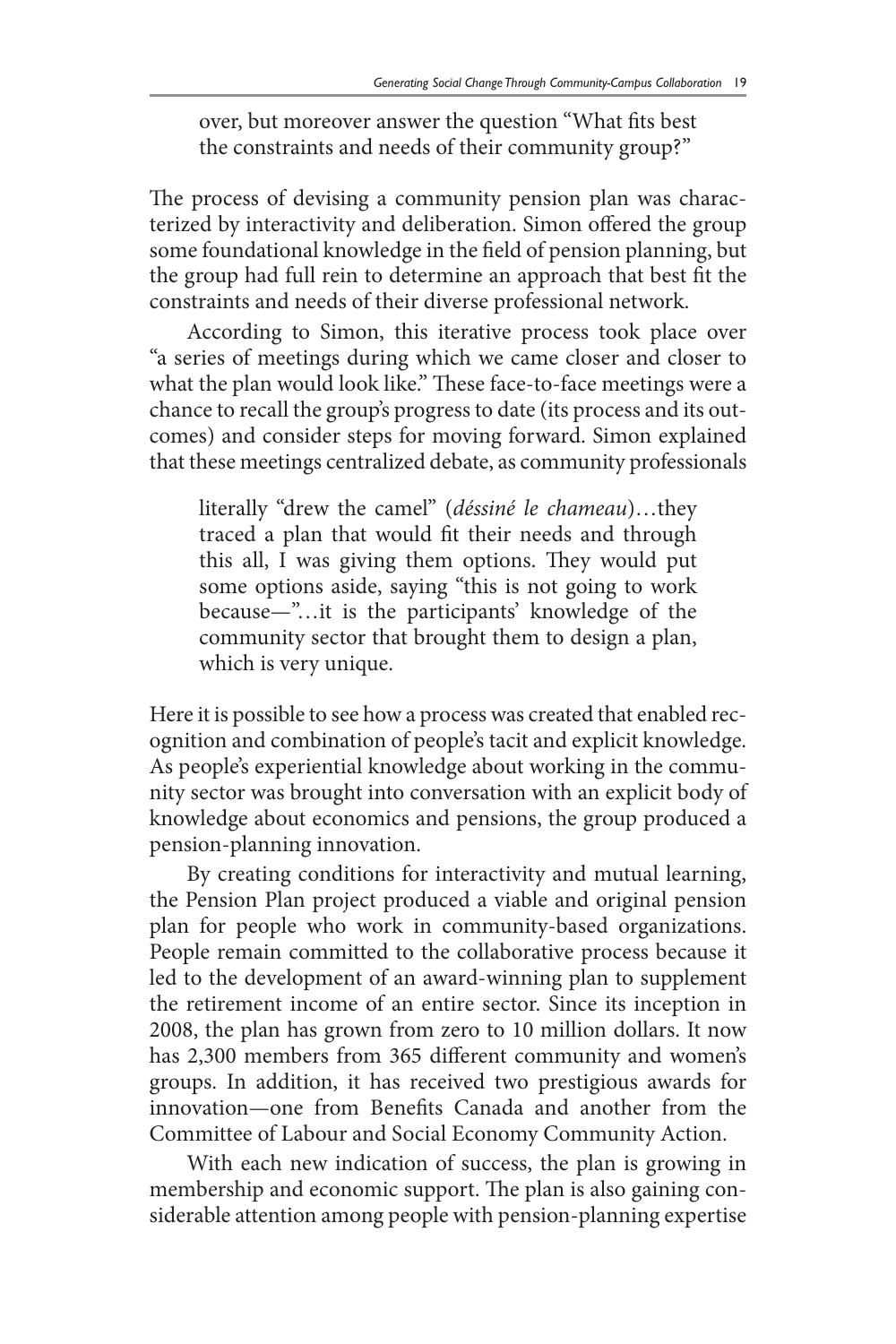and those who are part of other labor collectives. The provincial Fédération des Travailleurs et Travailleuses (FTQ) "modeled the design of its [own] pension plan after the same regulations as ours; they essentially copied our model" (Simon, university community services unit).

Perhaps most significantly, the existence of the plan has improved the sector's ability to recruit and retain talented professionals. Riley, who works for the FTQ, explained that the development of the pension plan itself represents a "major change," but he added that changes within the workforce as a result of the plan are equally significant. Riley observed increased dialogue about the importance of pension options. He also observed people who are leaving their current positions to be part of organizations that offer membership in the plan. The creation of the pension plan has enabled the workforce to drive changes in labor conditions.

The Pension Plan case illustrates how an interactive and reciprocal process creates conditions for knowledge exchange, innovation, and ultimately impact. A productive relationship between a university community services unit and a community connector organization led to the production of an innovative pension plan that has subsequently been adapted by a provincial labor organization. Study participants clearly indicated that they continue to be involved in this project because it has created tangible benefits (or outcomes) for the community—namely, an award-winning pension plan that continues to grow in membership and economic strength. Participants also clearly indicated that the existence of the pension plan has led to increased economic stability among members and changes in labor relations across the province. These changes in labor relations are the type of broad effects that this article describes as impacts. Although many factors influence changes in provincial labor relations, the existence of viable pension plans where none had existed before is a key precipitating factor.

# **Attribution and Temporality**

In some interactions—particularly those that span considerable lengths of time—a series of small shifts may set the stage for considerable impact downstream from the site of the original collaboration. Research or engagement impacts may register at a considerable physical and temporal distance from particular community–campus collaborations. The Alternative Community Investment Strategy exemplifies this pattern. The first point of contact between the university and the United Way—a relation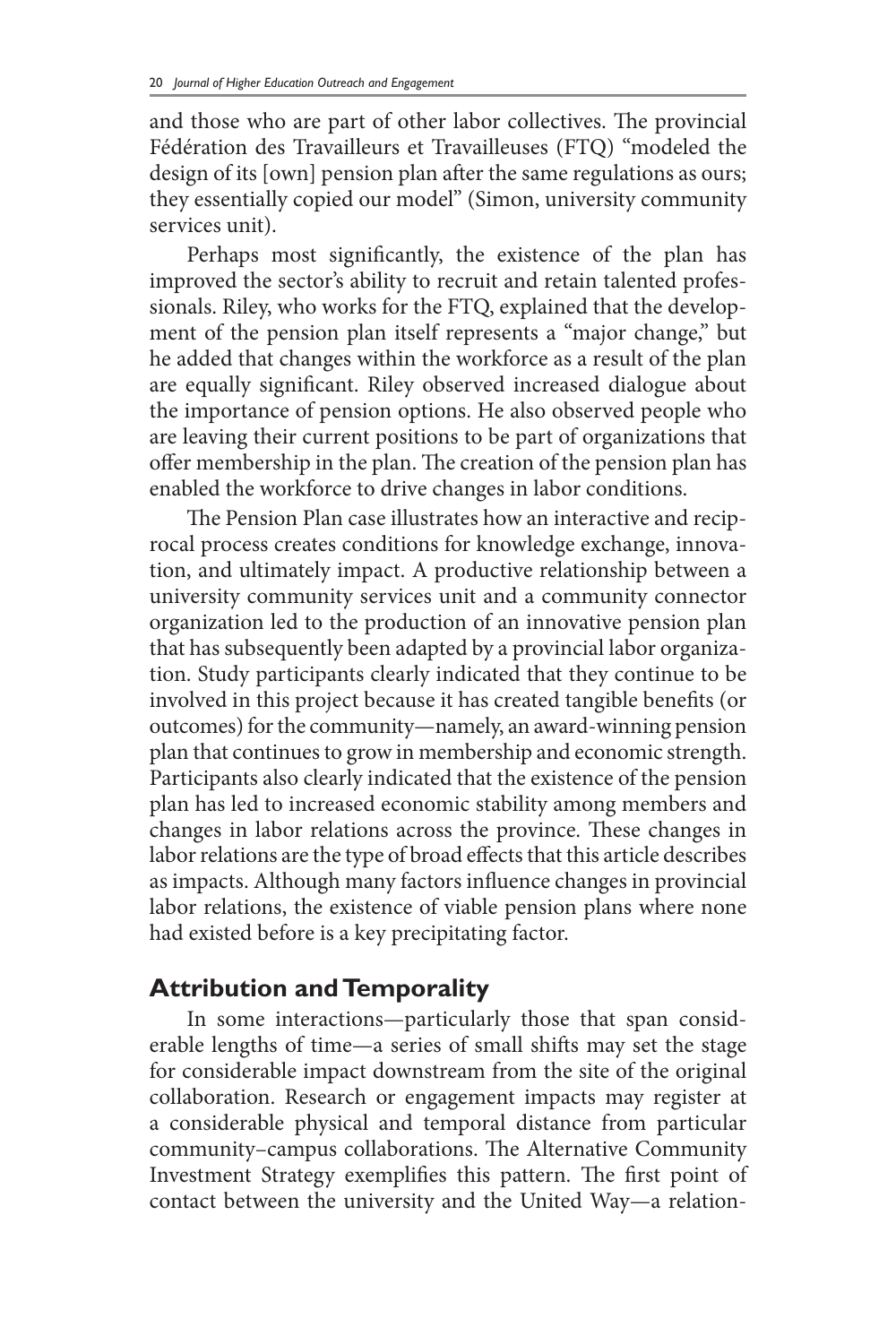ship between Jonathan, a director of knowledge mobilization and research, and Francesco, the United Way CEO—was not the site of most significant change. The university and the United Way jointly resourced a three-pronged research initiative to support the development of a new community investment strategy for the United Way.

Because it supports a number of community agencies through its considerable fundraising, distribution, and management practices, the United Way was interested in amplifying its impact on complex, systemic social issues such as poverty. Three graduate student research interns (cofunded by the university and the United Way) conducted a series of studies that were used to stimulate a new way of thinking about investing in community activities among the United Way's board of directors. The change in perspective among the board of directors led to the creation of a community-development strategy that aims to "harness civic muscle" (Julie, United Way) for place-based community development. The Alternative Community Investment Strategy has since distributed 2 years of funding (totaling \$300,000) for local community-driven projects. The United Way's development and implementation of the new investment strategy was significant, but the most dramatic changes have occurred in the community settings where these funds have been invested.

Predetermined, funder-driven targets make a lot of sense for the transparent distribution of funds and the management of resources, but they stifle organizational learning, adaptation, and innovation. Sue, a professional who works for a large mental health agency, has had a long history of receiving program funds through the United Way to support community development work. In the past, the funds have come tied to specific funder-driven project outcomes. Development work has had to be brought in line with these predefined objectives, rather than responding to the evolving needs of the community. In contrast, the Alternative Community Investment funding model has allowed the project to actualize development as a cyclical and reflexive process: As one participant expressed, "you can go in with a framework, but your outcomes you have no idea of what things could look like—there is flexibility built in."

The grant allowed the mental health agency to hire a community development worker (Nancy) who helped the community mobilize local and external resources in support of collective development goals. The funding supports development in a local cooperative housing project. The cooperative housing project is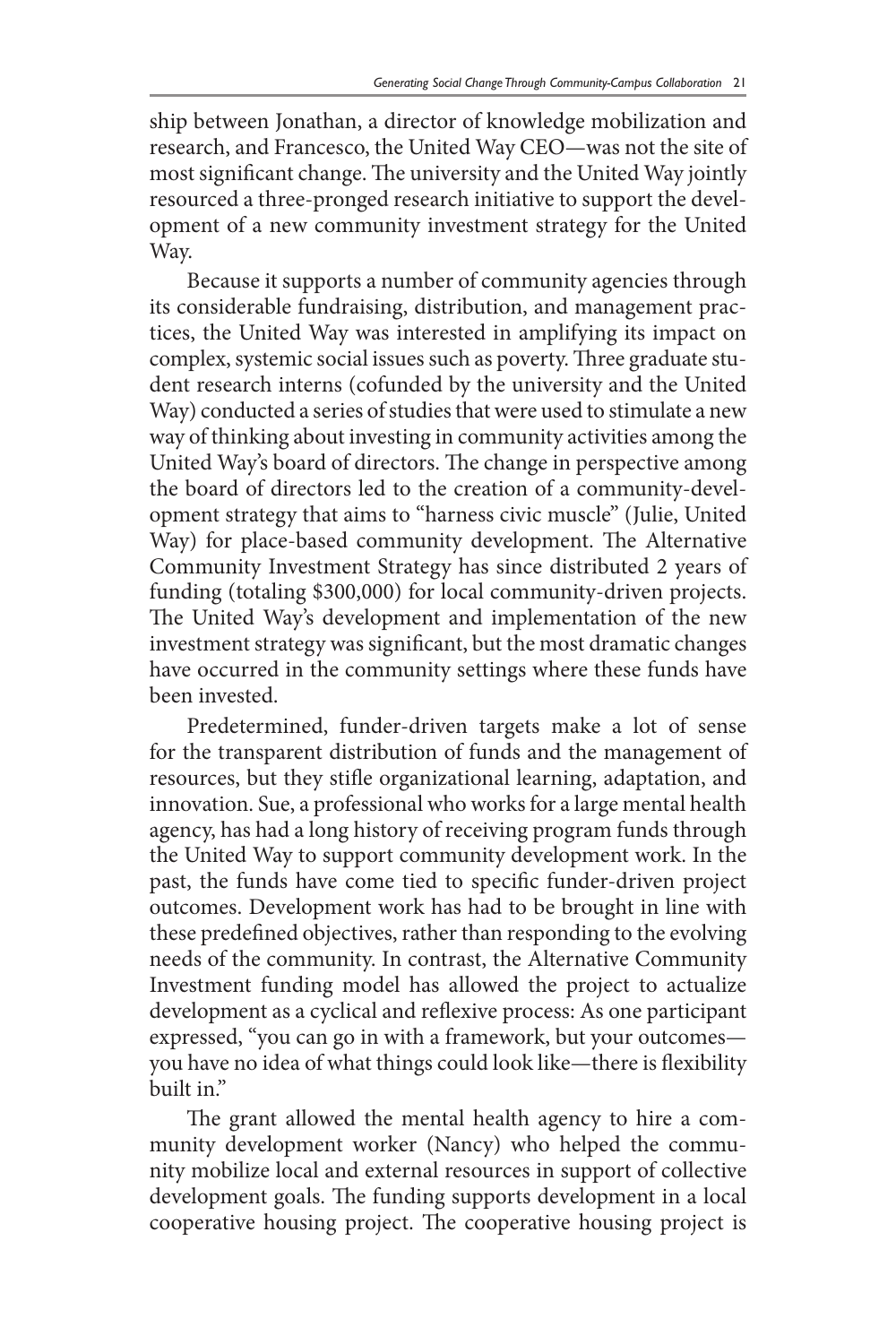highly stigmatized within the larger community, and cooperative members were concerned about the effects of this stigma on youth residents.

A woman named Krista, who sits on the housing cooperative's board of directors, linked improved communication and selfesteem among the "the Co-op's" youth to the development activities that were enabled by Alternative Community Investment funding. Krista shared a story that exemplifies the changes she observed:

We have a swing, a solo swing, and everybody fights over it. At one point the little kids no longer played at the playground because the older kids always took over. Well, now these children can voice, "I've been waiting, and I would like a turn." And the older kids are respectful and they are actually starting to shift and say, "Okay, you know what, yes, you were standing there for a while. Come and have a turn." So that's huge.

A previously stigmatized housing cooperative with no youth or adult programming and few opportunities for cooperative members to interact now offers an activity for neighborhood children and/or their families most days of the week. Parents like Krista have become certified leaders of youth engagement programs. The housing cooperative's central offices host regular after-school homework and recreational activities that parents facilitate. Remarkably, other youth in the region now come to this housing cooperative to engage in its youth programs. Sue explained that the community has been able to identify its

assets, identify where they want to grow, and actually go about filling that gap…connecting with Big Brothers, Big Sisters, or Girls Inc., or the Women's Support Network…it's making linkages between the community and those other agencies so that they can… be connected beyond the [major intersection where the housing co-op is located].

In the Alternative Community Investment case study, one sees the role that funders like the United Way can play in shaping the landscape of community development. It is also possible to see that the impacts of an interaction between a community organization and an academic institution may actually register quite a distance from the original collaboration. Sue, Krista, and Nancy are not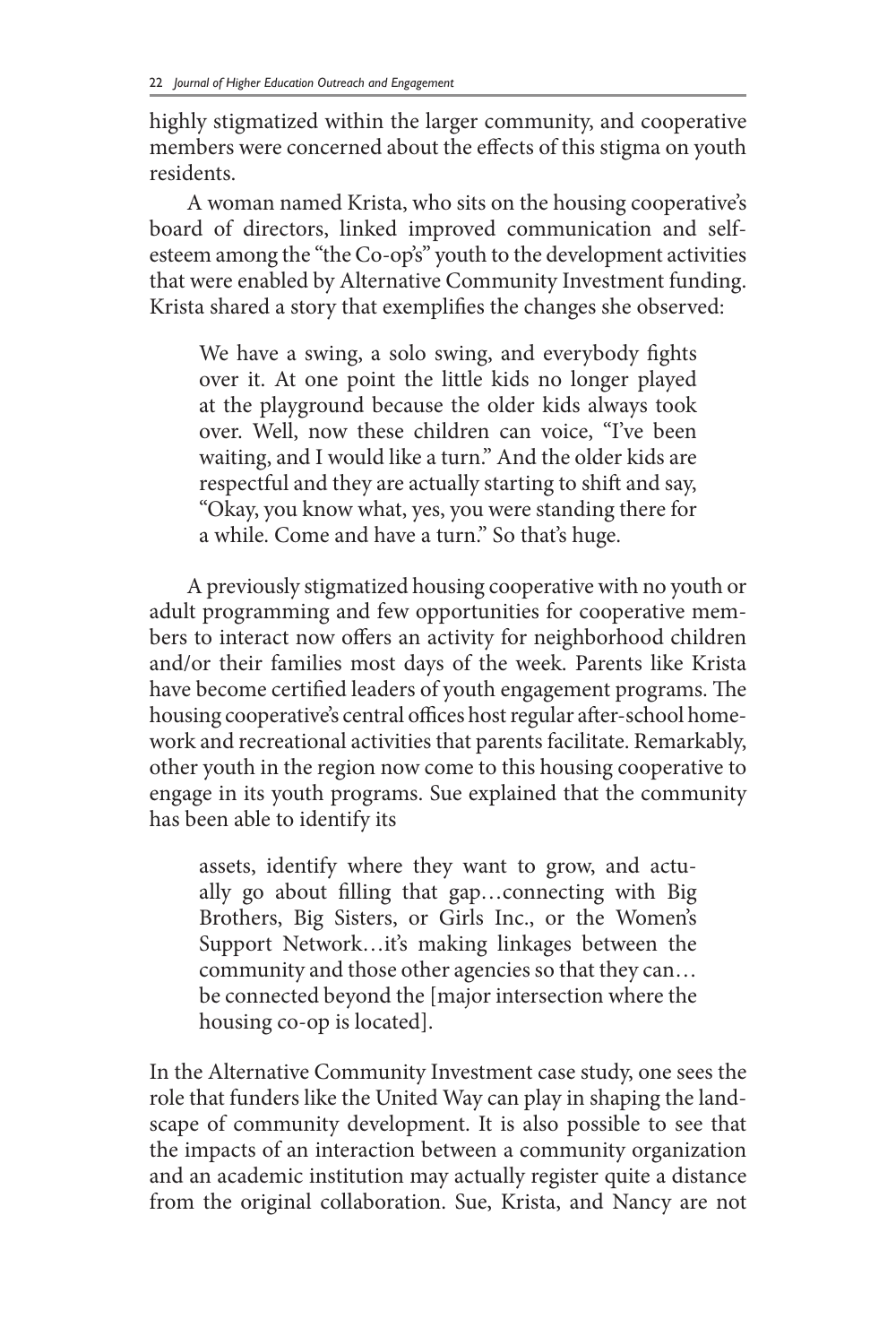likely to meet Jonathan or the graduate students who worked on the Alternative Community Investment Strategy project, but their work has clearly been shaped by this prior interaction between the university and the United Way.

# **Favorable Outlook for Impact**

In the first two case studies, we linked specific changes and innovations to particular collaborative activities without much difficulty. In the remaining two case studies, our point-in-time methodology does not allow us to sufficiently convey historical outcomes or capture the downstream impacts of collaborative research and knowledge exchange activities. Because a leading organization in each of the four community–campus collaborations was invited to identify interview participants, researchers did not seek out interviews with downstream beneficiaries—that is, people who use or interact with particular collaborative outcomes for each project but were not directly involved in the collaboration itself. Our inability to link the projects to specific and significant changes in these cases may thus reveal more about the limitations of our methodological approach than a particular collaboration's ability to influence change.

At the time of this study, the Employment Uncertainty, Poverty, and Well-Being project had yet to stimulate the changes it hopes to make long-term. While researchers were in the field, collaborators were creating research case studies and deliberating how to best use these to stimulate equitable changes to provincial labor relations. Collaborators' current project builds on a history of research among many members of the collaboration's steering committee. Their prior research revealed considerable economic disparity across one of Canada's largest urban centers. This research was used to shape the United Way's designation of "priority neighbourhoods" across the city. The priority designation makes neighborhood programs and services eligible to apply for additional funding. The United Way's equity-based funding strategy has shaped the redistribution of resources across its catchment area. This earlier research led to considerable media attention as well as changes in fund distribution and employment opportunities (e.g., the creation of a number of youth outreach positions). Collectively, these outcomes have stimulated broader changes in community services and public discourse. Although the collaboration's current project has yet to stimulate impact, collaborators have a track record of using research findings to influence broad social change. Researchers' inability to find evidence of impact at this stage in the current collaboration's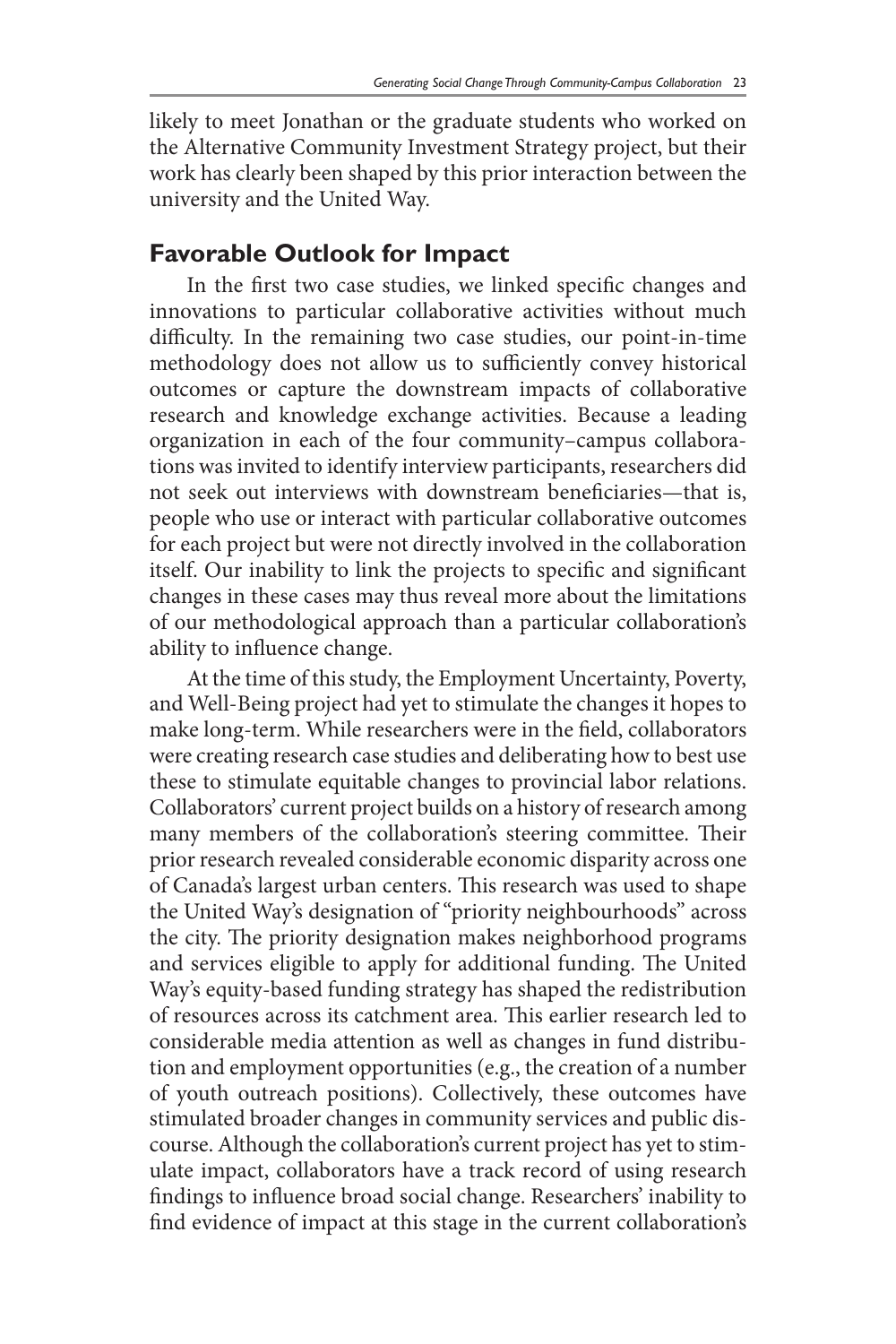life cycle is not an indication that the project will not lead to impact in the long term.

It is similarly plausible that the Policy Mobilization project has already reduced early childhood vulnerability in particular regions, despite researchers' inability to find evidence of this broad social trend. Given that researchers were able to trace social impacts back to the Alternative Community Investment Strategy project (where downstream research beneficiaries were identified for researchers) and the outcomes the Policy Mobilization project *has* generated, it is expected that evidence of impact is likely to be found in the communities where changes to services and programs have been initiated. In the sections that follow, the Policy Mobilization project's processes of interaction and the outcomes these have produced are described.

# **Networking, Capacity Building, and Knowledge Exchange**

Drawing on the United Way's extensive funding relationships, the Policy Mobilization project tapped into a network of early childhood coalitions, organized regionally across the province. The coalitions include "people from local government, service providers, parks and recreation departments, libraries, people from school districts, all who come together and they actually develop plans around setting priorities for early childhood in their community" (Ben, United Way). The university research institute staff reached out to these coalitions, providing seminars and offering community toolkits to support the coalitions' use of early childhood research in local practice and policy settings. In this way, several of the Policy Mobilization recommendations have been taken up by regional coalitions and applied in practice settings.

The dissemination of research-use toolkits to early childhood coalitions represents an important collaborative output. The coalitions' use of research findings to inform changes in local policy and practice serves as an outcome. On their own, neither is indicative of the broader social shifts one associates with impact but taken together, these smaller shifts in knowledge use and practice illuminate the processes of interaction (in this case, strategic networking and knowledge mobilization activities) that lead to the broader changes—or impacts—that collaborations seek to make.

The process of mobilizing research knowledge through the coalitions supports the community's engagement with research knowledge. These interactions also influence the university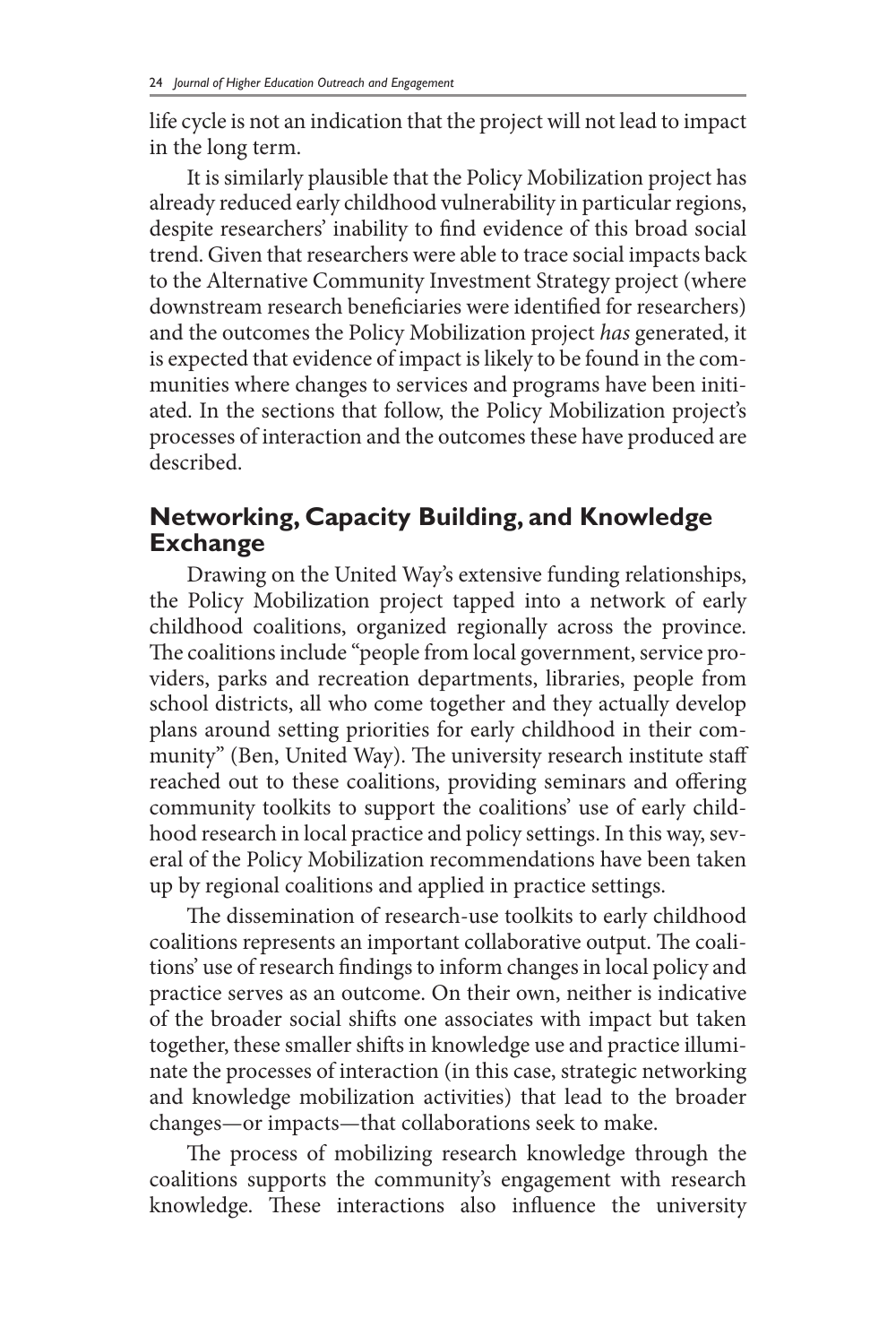research institute's engagement with coalition members' experiential and practice-based expertise. On an ongoing basis, these interactions shape the institute's evolving approach to knowledge mobilization. Rebecca, an employee of the research institute, explained that she and her colleagues regularly give presentations to a group of coalition leaders: "[We] get their feedback and then we revise the presentation based on that. And from there…[the community professionals] were also comfortable in taking the presentation and using it at work."

Coalition members are given opportunities to interact with and critique the research institute's presentation. Later, they bring the revised presentation into their own professional circles and share the knowledge there. Through the process of knowledge exchange, the community professionals take ownership of the presentation and the knowledge it conveys and adapt it for dissemination in their own professional networks.

In order to increase research engagement and promote evidence-based policy change, the Policy Mobilization project tapped into the extensive networks of the project partners, targeted knowledge-sharing techniques to the needs and interests of particular groups, and engaged in discussion with stakeholders about the information they were sharing as well as the strategies the project used to share the research. Most importantly, the team invited research users to share the research findings in their own professional and advocacy networks, opening the research to adaptation, contestation, and implementation in multiple contexts.

The Policy Mobilization case study illuminates how studying instances of knowledge exchange can provide insight into smallscale changes (e.g., learning, increased engagement with research, changes in perspective) within the collaboration and their broader networks. The collaboration has yet to see evidence of reduced early childhood vulnerability, which is the collaboration's desired impact. Nevertheless, analysis of the processes of interaction shaping this particular collaboration provides a deepened understanding of the routes of interactivity through which collaborations stimulate change. Ultimately, the Policy Mobilization project aims to influence policy in order to improve early childhood well-being. The project's current goal is to engage a diversity of stakeholders in research findings in order to create the "groundswell" necessary to influence policy.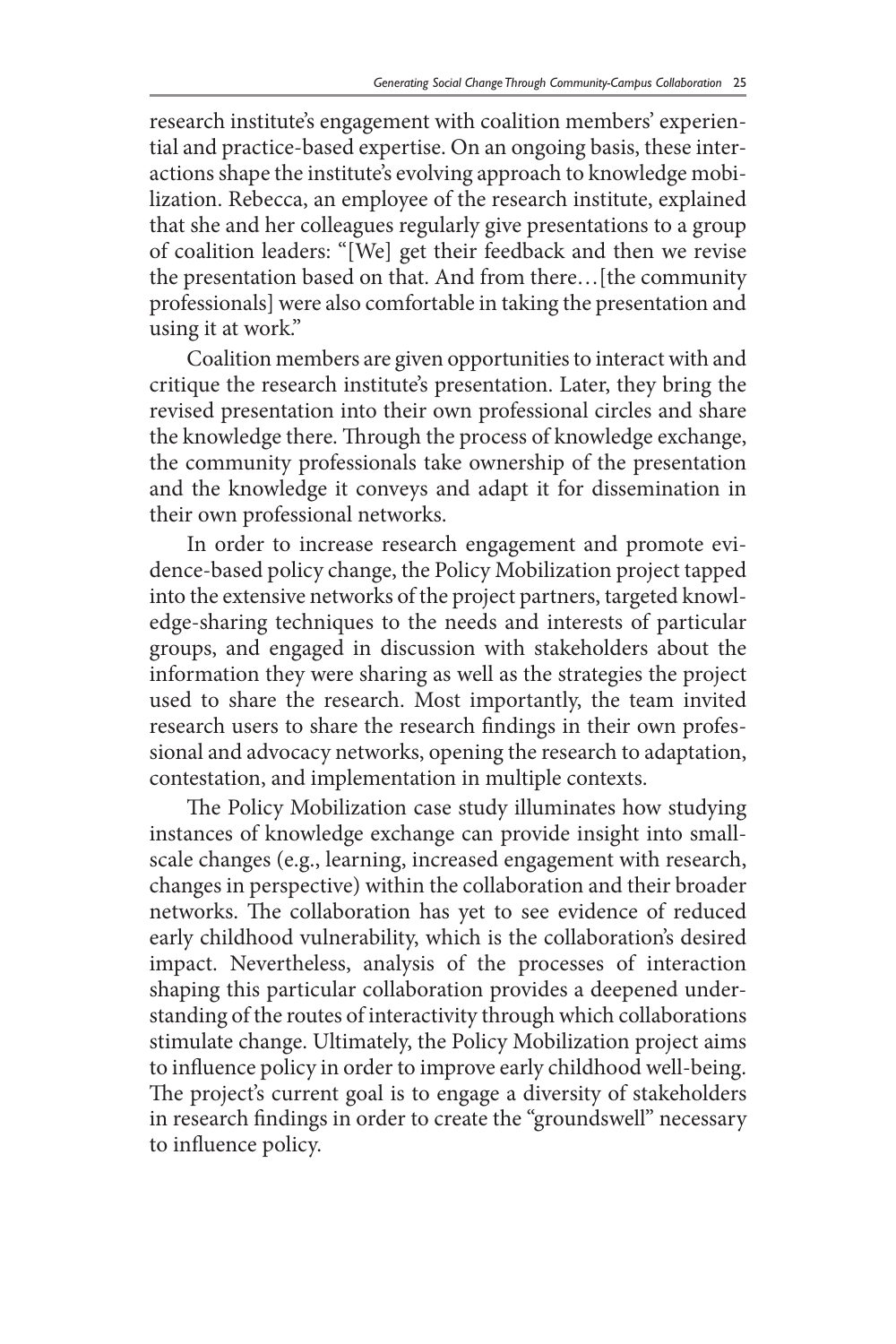#### **Policy Interactions**

Because community–academic research collaborations privilege relationship building and interactivity throughout research creation and dissemination processes, these partnerships represent a viable opportunity for creating research–policy links when policy decision makers are part of the collaboration. For example, the Policy Mobilization project's multipronged knowledge mobilization strategy reflects a focus on learning, knowledge exchange, and public dialogue. The project works at a number of levels—using research instrumentally to shift policy (e.g., the creation and dissemination of a report on the economic impacts of early childhood vulnerability) and also engaging in more strategic efforts to market the research in ways that generate public debate. An example is the team's more recent foray into market research, part of its efforts to rebrand the issue of early childhood well-being so that people engage differently with research findings.

The Policy Mobilization team recognizes that robust evidence is unlikely to affect policy decisions without a strategic effort to engage practitioners, decision makers, and the general public in the issue of early childhood well-being. Although their efforts to engage local communities are leading to changes, they struggle to engage provincial decision makers in evidence-based conversations about early childhood health and development: "Despite the mountain of evidence that we've got…[data] hasn't actually moved the needle on policy change very far" (Brad, municipal foundation). Collaborators have seen considerable uptake of research at the local level, but they remain concerned that their influence at a provincial level is less tangible:

[One region] has taken this information and their coalition has really strong relationships with the school district, with the local municipality, and with their Board of Trade. And so they've actually—they've established these local leaders or local champions and they've actually held two events now to engage the Board of Trade on things like these policy recommendations… they've actually translated this new knowledge into getting people more engaged. They've pushed the decision makers there at the table to at least make changes at that level for kids in that community… I would say that the barrier so far has been at a provincial level, and that's been a real struggle for us. (Ben, United Way)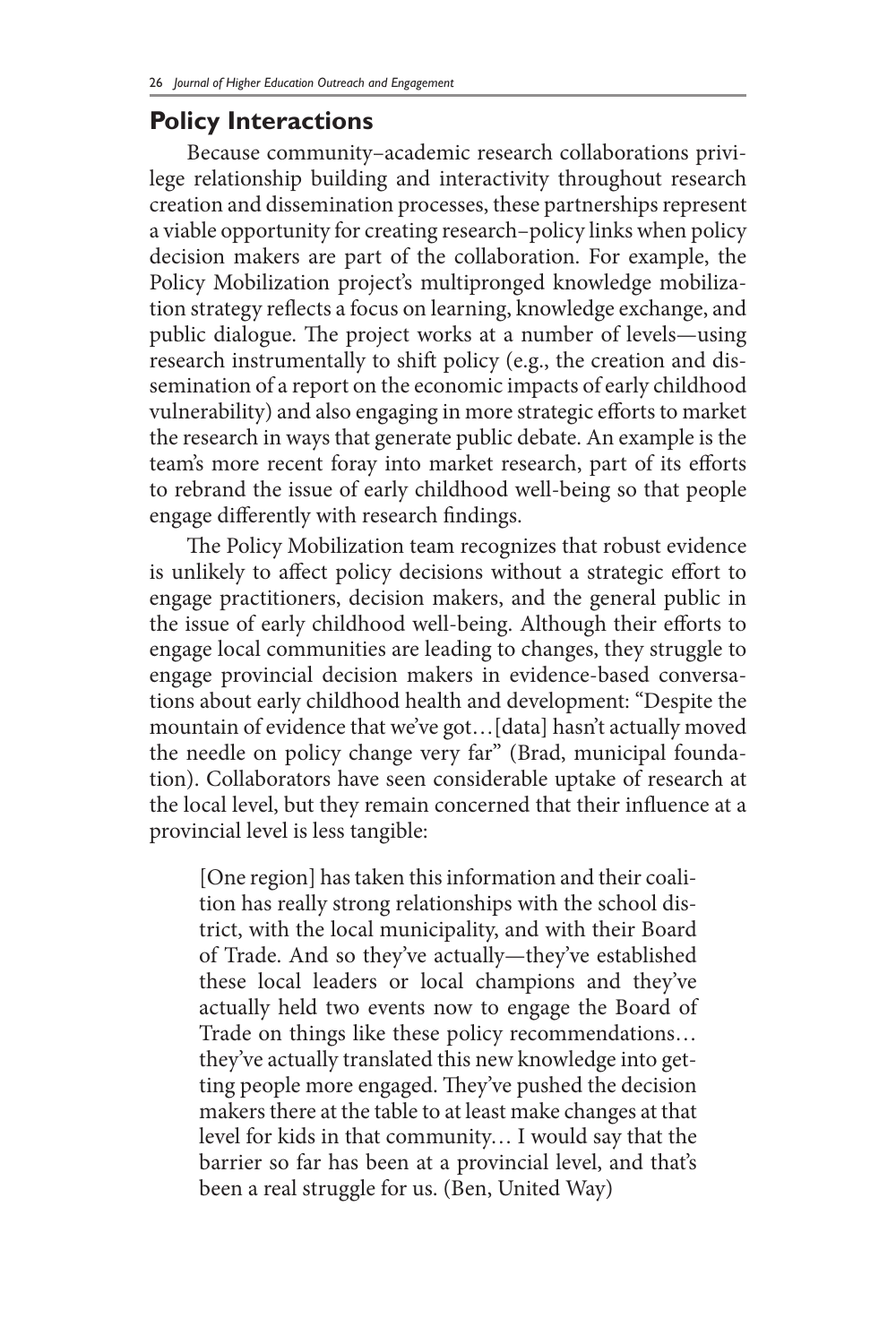In the region where the United Way is active, the Policy Mobilization project has directly engaged the Board of Trade and other local decision makers, who have then made evidence-based policy changes in support of early childhood well-being. In this particular region, the uptake of research findings by local decision makers depended on considerable networking and community organizing. It was also supported by the United Way's influence in the region as a funder of charitable and nonprofit organizations.

By working collaboratively with academic researchers, government, and community groups (e.g., professional and/or citizen coalitions, agencies, and other organizations), United Way organizations and other funding bodies are actively shifting public dialogue in the hope of nudging public policy in new and more equitable directions. Charitable foundations and nonprofit funders play a significant role in stimulating systems-level change. Their funding frameworks and strategies shape how nonprofit and charitable agencies describe, conduct, and report on their work (*Nichols, 2008*).

A United Way representative involved in the Policy Mobilization project described how his organization is working to trigger largescale systemic change by aligning funding priorities and policy recommendations:

We have an opportunity to start to mold funding streams to support policy recommendations…within the zero to six [years of age] priority, which is a whole section in here [the 3-year Community Impact Plan], there are three new granting streams… one is specifically around ECD [early childhood development], which will support local [early years] coalitions to do their work. The second one is around ECD public policy… and the third area, it's called ECD Place and Promise, which means that we will be devoting intense resources into specific neighbourhoods… all three of those funding streams have to demonstrate how they contribute to policy recommendations [around family health and well-being].

By actively supporting community agencies to articulate the impacts of their work in relation to the United Way's policy recommendations, the United Way hopes to "contribute to that groundswell that we need to influence the policymakers.… So that, to me is real, tangible change that this [project] is contributing to" (Ben, United Way).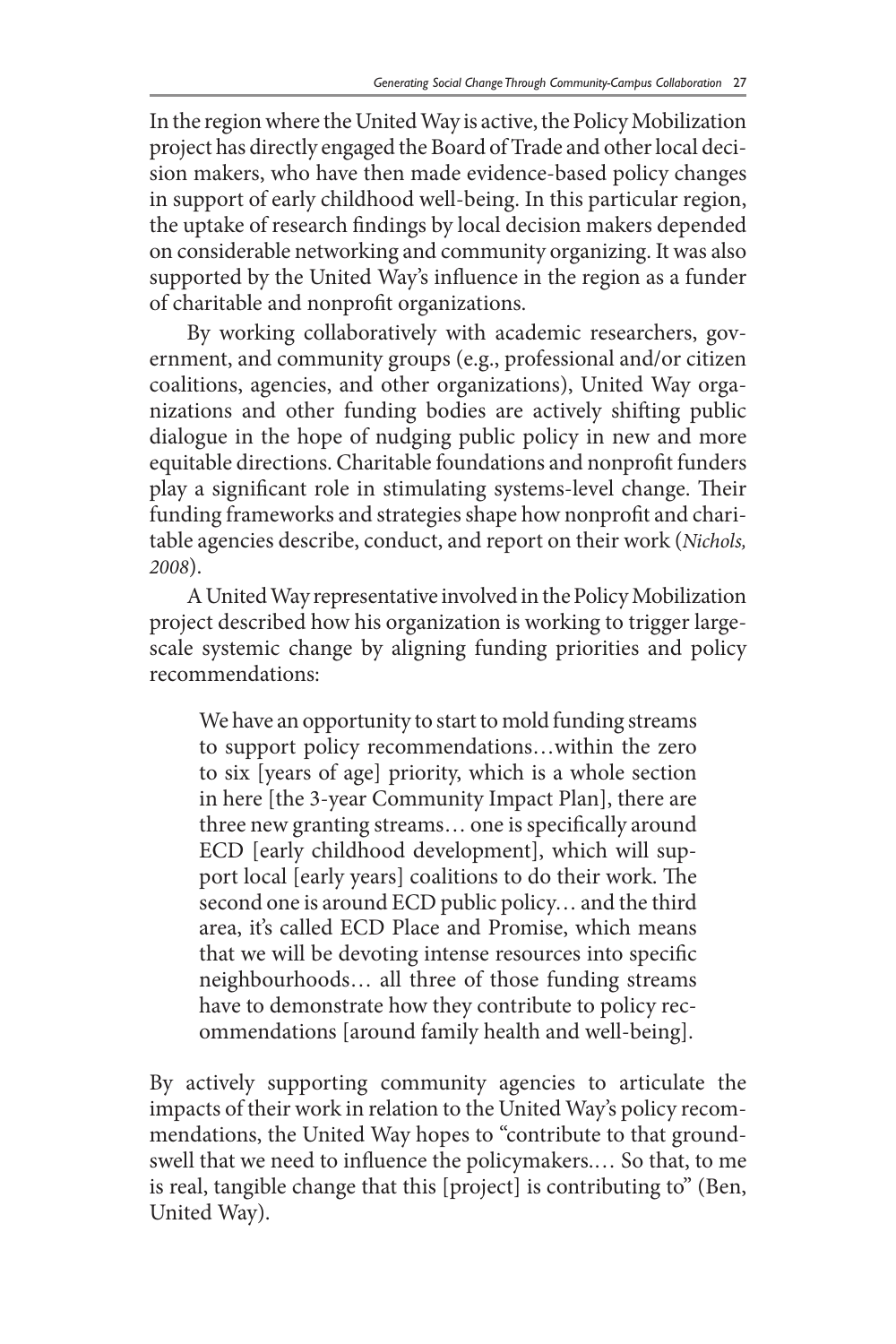In order to encourage public conversation and ultimately policy reform, research findings need to be communicated in a way that makes people feel compelled to act. On its own, research evidence is not persuasive enough to change public discourse or influence policy:

We've known about the high rate of child vulnerability for the last decade and public policy scholarship is starting to show that Canada has ranked very poorly by international standards… but knowing that has done relatively little to shift public policy priorities. (Matt, university research institute)

The Policy Mobilization team's efforts to "change public dialogue, in order to change public policy, in order to change outcomes" (Matt, university research institute) represent a strategic thinkingthrough of the research impact process.

## **Conclusion**

This article examined the processes of interaction through which community–academic research collaborations endeavor to make change. The four collaborations described in this article established or extended professional, advocacy, and practice-based networks; created and disseminated innovative products; generated and deployed new funding frameworks; created idea-generation laboratories (e.g., social change labs); engaged open-access media outlets; and created and shared usable content.

In order to deepen our understanding of the relationship between collaborative process and outcomes, we adapted elements of the research impact evaluation approach proposed by Spaapen and van Drooge (*2011*) and adopted by Molas-Gallart and Tang (*2011*). Spaapen and van Drooge proposed the Social Impact Assessment Method (SIAMPI) that is grounded in the study of productive interactions between science and society. Although we have not endeavored to employ SIAMPI, Spaapen and van Drooge's conceptual frame guided our work analytically. With SIAMPI, the unit of analysis is the interaction between academic researchers and nonacademic stakeholders, and the general area of inquiry is the impact of scientific research beyond academic settings. In contrast, our research explored the processes of interactivity between social science researchers and people who work in community organizations, nonprofit and charitable foundations, labor organizations, and government. It also described spin-off interactions that evolved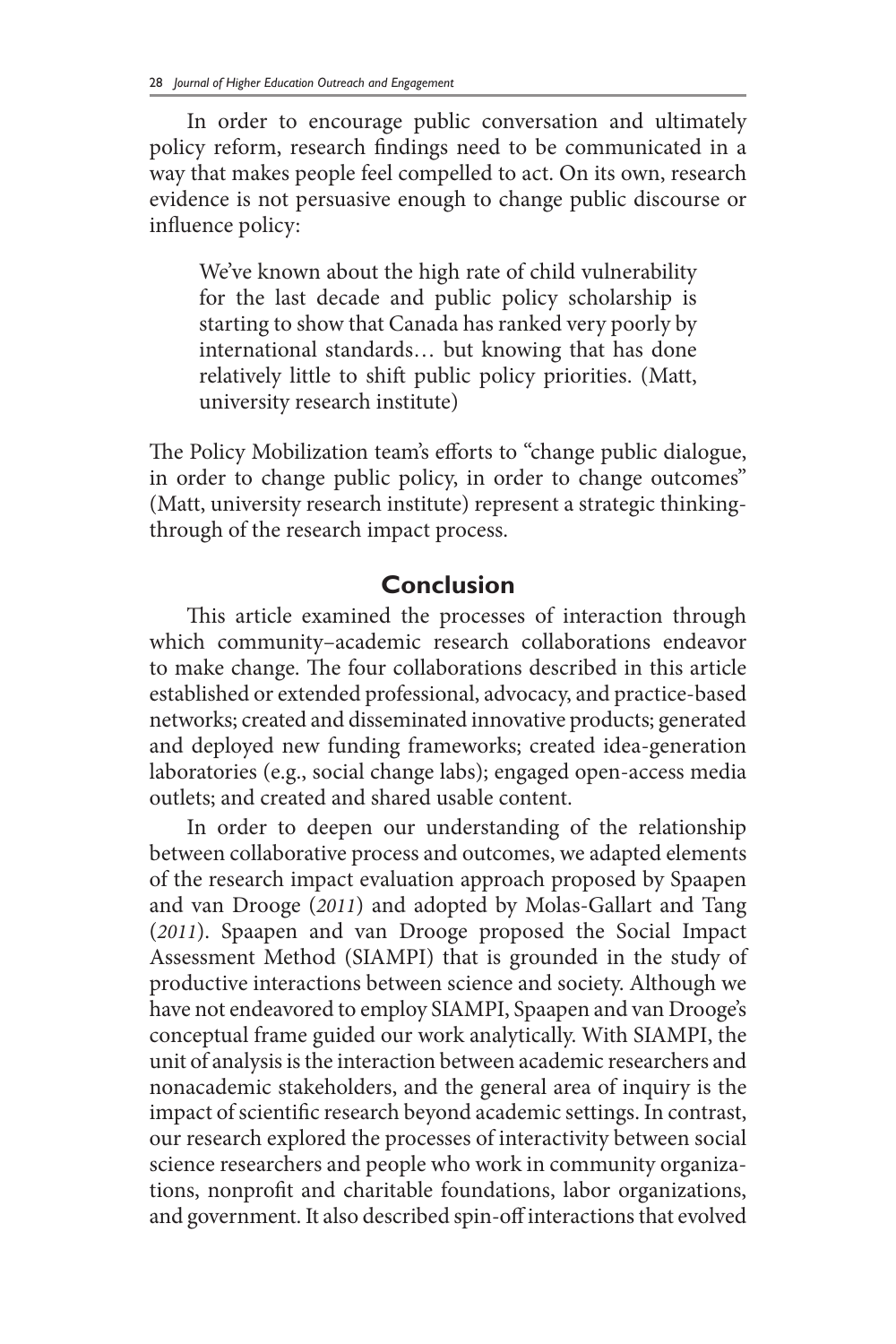from an initial point of contact between university researchers and community professionals (e.g., interactions between nonprofit granting officers, community workers, and community volunteers). The adaptation of the SIAMPI model—the elaborated definition of productive interactions that attends to the principles of community academic partnership and the efforts to track through spin-off or related interactions—illustrates its potential usefulness as a model for assessing the impacts of community–campus collaborations.

Our research suggests that using an ethnographic framework to study processes of interaction allows researchers to capture the web of interactivity through which partnerships stimulate change. In some instances, it is easy to see how a community–campus collaboration resulted in a novel solution to a complex social problem (e.g., the Pension Plan project). In other instances, tracking the impacts of a collaboration required that researchers follow paths of interactivity a considerable distance from an initial interaction (e.g., the Alternative Community Investment Strategy project). Our research proposes that the impacts of collaborative work are revealed when researchers document interactions between collaborators, tracking these into the sites where collaborations seek to have, or have historically had, an impact. Future work will build an emergent, ethnographic "tracking forward" and "tracking backward" (*Nutley et al., 2007*) approach directly into the research framework.

A key finding from this study is that assessing the broad effects of community–academic partnerships requires a research framework that enables researchers to follow pathways of interactivity emanating from the initial source of collaboration. Serendipitously, this is precisely what occurred in the Alternative Community Investment case study for this research. University–community bridging or engagement units can facilitate the identification of key stakeholders (i.e., participants in particular collaborations) who can support the initial stages of an investigation *(Nichols et al., 2014)*. In fact, connecting organizations or university engagement units may be well positioned to track the changes that result from community–campus interactions. A university researcher's program of research is dependent on securing ongoing funding for future activities. Many academic researchers with expertise in community-based or engaged research are already balancing participation in collaborative projects with their teaching and service portfolios. On the other hand, people who work in university knowledge mobilization, engagement, or research offices have a stable funding base, which allows them to track collaborative out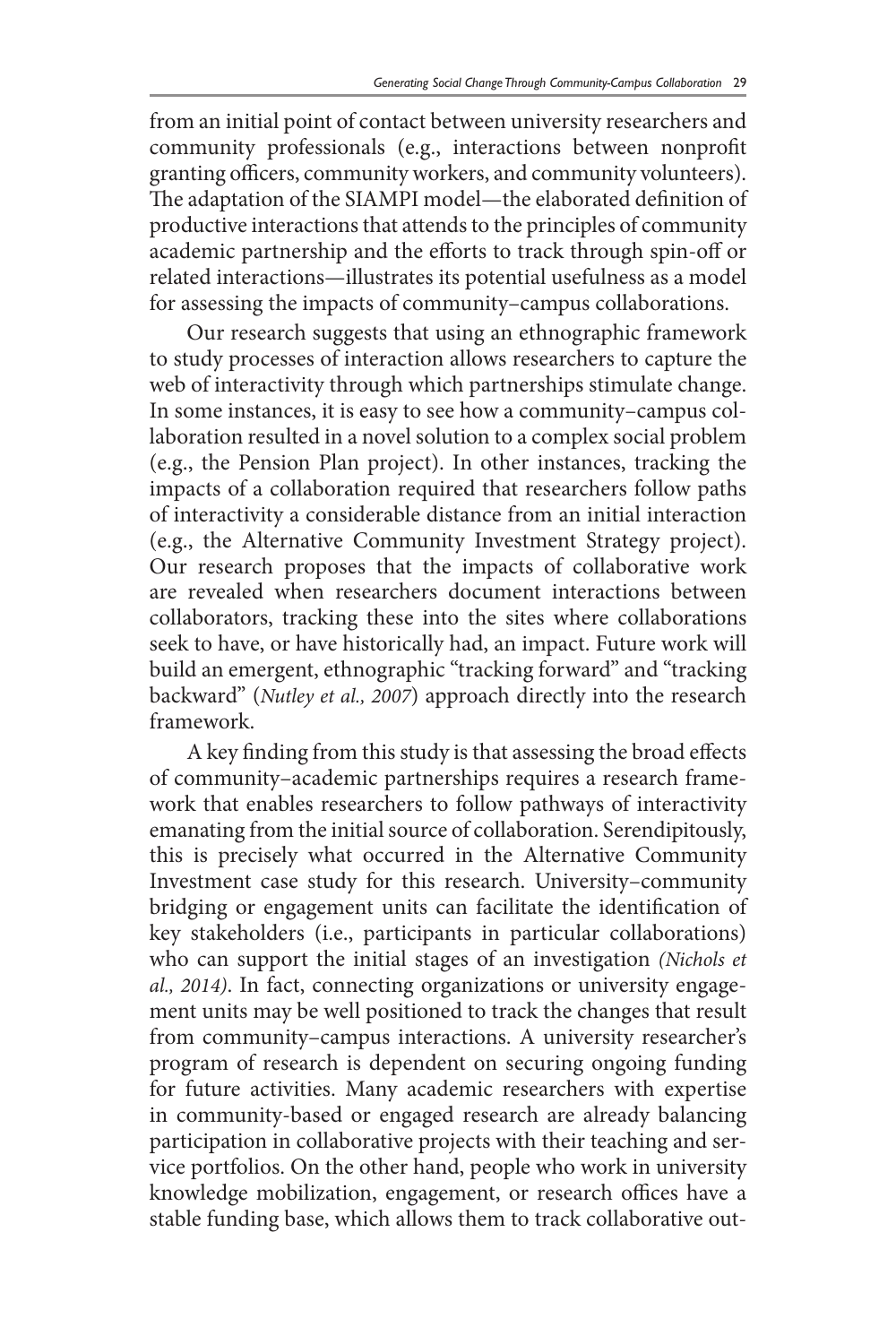puts over the long term. Because they work with academic and community stakeholders, these individuals might be well positioned to capture the extensive webs of interactivity through which community–academic collaborations stimulate change.

Another key finding of this research is that a reciprocal relationship exists between a collaborative process and its effects (i.e., outcomes, outputs, or impacts). An interactive and reciprocal collaborative process creates conditions for knowledge exchange and ultimately mutually beneficial outcomes, innovations, and/or impact. In turn, these effects solidify people's faith in and commitment to the collaborative process.

The following are key suggestions for capturing these positive social impacts:

- Work collaboratively with stakeholders to identify key informants to participate in interviews and ensure that interviews are sought with people who are indirectly connected to a particular project.
- Trace collaborative impacts as far away from the original point of collaboration (or productive interaction) as possible—that is, into community spaces where the products of collaboration are hoped to have an effect.
- Where possible, conduct a systems-level investigation—that is, an approach that conveys interactivity among social, institutional, political, and economic factors.
- Consider producing multiple "snapshots" of a particular case over time in order to capture broader systemic shifts and track the processes of collaboration that lead to impact.

With a better understanding of how and where community– campus collaborations contribute to social change, collaborators can maximize the effects of their interactions. This article suggests that social change is stimulated by processes of interaction that directly and indirectly connect people across time and space.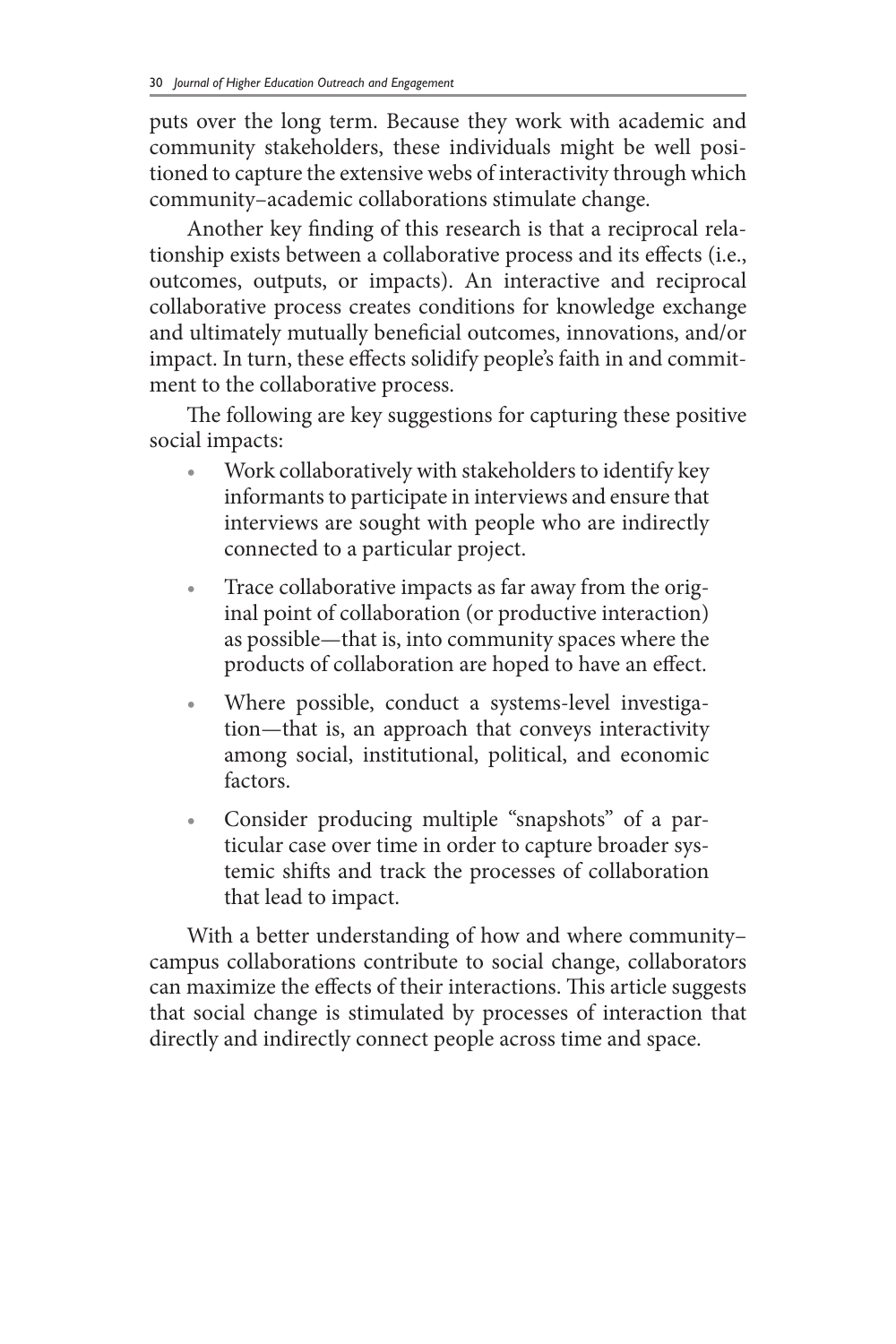#### **References**

- Baler, R. D., & Volkow, N. D. (2011). Addiction as systems failure: Focus on adolescence and smoking. *Journal of the American Academy of Child and Adolescent Psychiatry, 50*(4), 329–340.
- Bell, S., Shaw, B., & Boaz, A. (2011). Real-world approaches to assessing the impact of environmental research on policy. *Research Evaluation, 20*(3), 227–237.
- Best, A., & Holmes, B. (2010). Systems thinking, knowledge and action: Towards better models and methods. *Evidence and Policy, 6*(2), 145–159.
- Boaz, A., Fitzpatrick, S., & Shaw, B. (2009). Assessing the impact of research on policy: A literature review. *Science and Public Policy, 36*(4), 255–270.
- Brewer, J. D. (2011). The impact of impact. *Research Evaluation, 20*(3), 255–256.
- Carlton, E. L., Whiting, J. B., Bradford, K., Hyjer Dyk, P., & Vail, A. (2009). Defining factors of successful university–community collaborations: An exploration of one healthy marriage project. *Family Relations, 58*, 28–40.
- Davis, H., Nutley, S., & Walter, I. (2005, May). *Assessing the impact of social science research: Conceptual, methodological and practical issues* [Background discussion article for ESRC Symposium on Assessing Non-Academic Impact of Research]. Research Unit for Research Utilisation, School of Management, University of St. Andrews. Retrieved from http:// www.st-and.ac.uk/~ruru
- Eckerle Curwood, S., Munger, F., Mitchell, T., MacKeigan, M., & Farrar, A. (2011). Building effective community–university partnerships: Are universities truly ready? *Michigan Journal of Community Service Learning, 17*(2), 15–26.
- Emschoff, J. G., Darnell, A. J., Darnell, D. A., Erickson, S. W., Schneider, S., & Hudgins, R. (2007). Systems change as an outcome and a process in the work of community collaboratives for health. *American Journal of Community Psychology, 39*, 255–267.
- Hart, A., & Northmore, S. (2012). Auditing and evaluating university–community engagement: Lessons from a UK case study. *Higher Education Quarterly, 65*(1), 34–58.
- Henderson, J. L., MacKay, S., & Peterson-Badali, M. (2010). Interdisciplinary knowledge translation: Lessons learned from a mental health: fire service collaboration. *American Journal of Community Psychology, 46*, 277–288.
- Huzzard, T., Ahlberg, B. M., & Ekman, M. (2010). Constructing interorganizational collaboration: The action researcher as boundary subject. *Action Research, 8*(3), 293–314.
- Israel, B. A., Schultz, A. J., Parker, E. A., & Becker, A. B. (1998). Review of community-based research: Assessing partnership approaches to improve public health. *Annual Review of Public Health, 19,* 173–202.
- Lantz, P. M., Viruell-Fuentes, E., Israel, B. A., Softley, D., & Guzman, R. (2001). Can communities and academia work together on public health research? Evaluation results from a community-based participatory research partnership in Detroit. *Journal of Urban Health, 78*(3), 495–507.